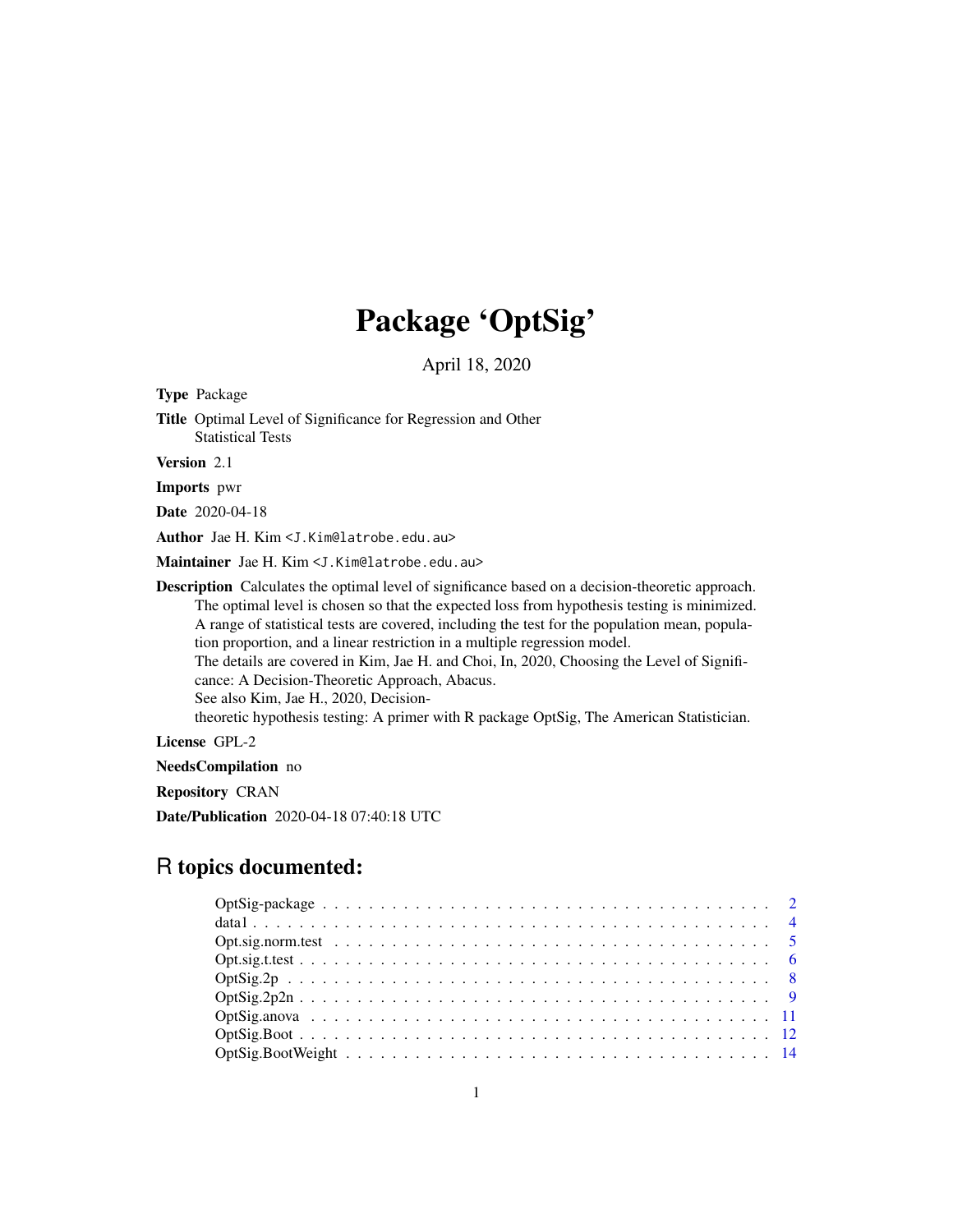### <span id="page-1-0"></span>2 OptSig-package

| Index |  |
|-------|--|
|       |  |
|       |  |
|       |  |
|       |  |
|       |  |
|       |  |
|       |  |
|       |  |
|       |  |

| OptSig-package | Optimal Level of Significance for Regression and Other Statistical |
|----------------|--------------------------------------------------------------------|
|                | Tests                                                              |

#### Description

Calculates the optimal level of significance based on a decision-theoretic approach. The optimal level is chosen so that the expected loss from hypothesis testing is minimized. A range of statistical tests are covered, including the test for the population mean, population proportion, and a linear restriction in a multiple regression model. The details are covered in Kim, Jae H. and Choi, In, 2020, Choosing the Level of Significance: A Decision-Theoretic Approach, Abacus. See also Kim, Jae H., 2020, Decision-theoretic hypothesis testing: A primer with R package OptSig, The American Statistician.

### Details

The DESCRIPTION file:

| Package: OptSig |                                                                                                                               |
|-----------------|-------------------------------------------------------------------------------------------------------------------------------|
| Type:           | Package                                                                                                                       |
| Title:          | Optimal Level of Significance for Regression and Other Statistical Tests                                                      |
| Version: 2.1    |                                                                                                                               |
| Imports: pwr    |                                                                                                                               |
|                 | Date: 2020-04-18                                                                                                              |
|                 | Author: Jae H. Kim <j. kim@latrobe.edu.au=""></j.>                                                                            |
|                 | Maintainer: Jae H. Kim <j. @latrobe.edu.au="" kim=""></j.>                                                                    |
|                 | Description: Calculates the optimal level of significance based on a decision-theoretic approach. The optimal level is chosen |
| License: GPL-2  |                                                                                                                               |

Index of help topics:

| Opt.sig.norm.test | Optimal significance level calculation for the |
|-------------------|------------------------------------------------|
|                   | mean of a normal distribution (known variance) |
| Opt.sig.t.test    | Optimal significance level calculation for     |
|                   | t-tests of means (one sample, two samples and  |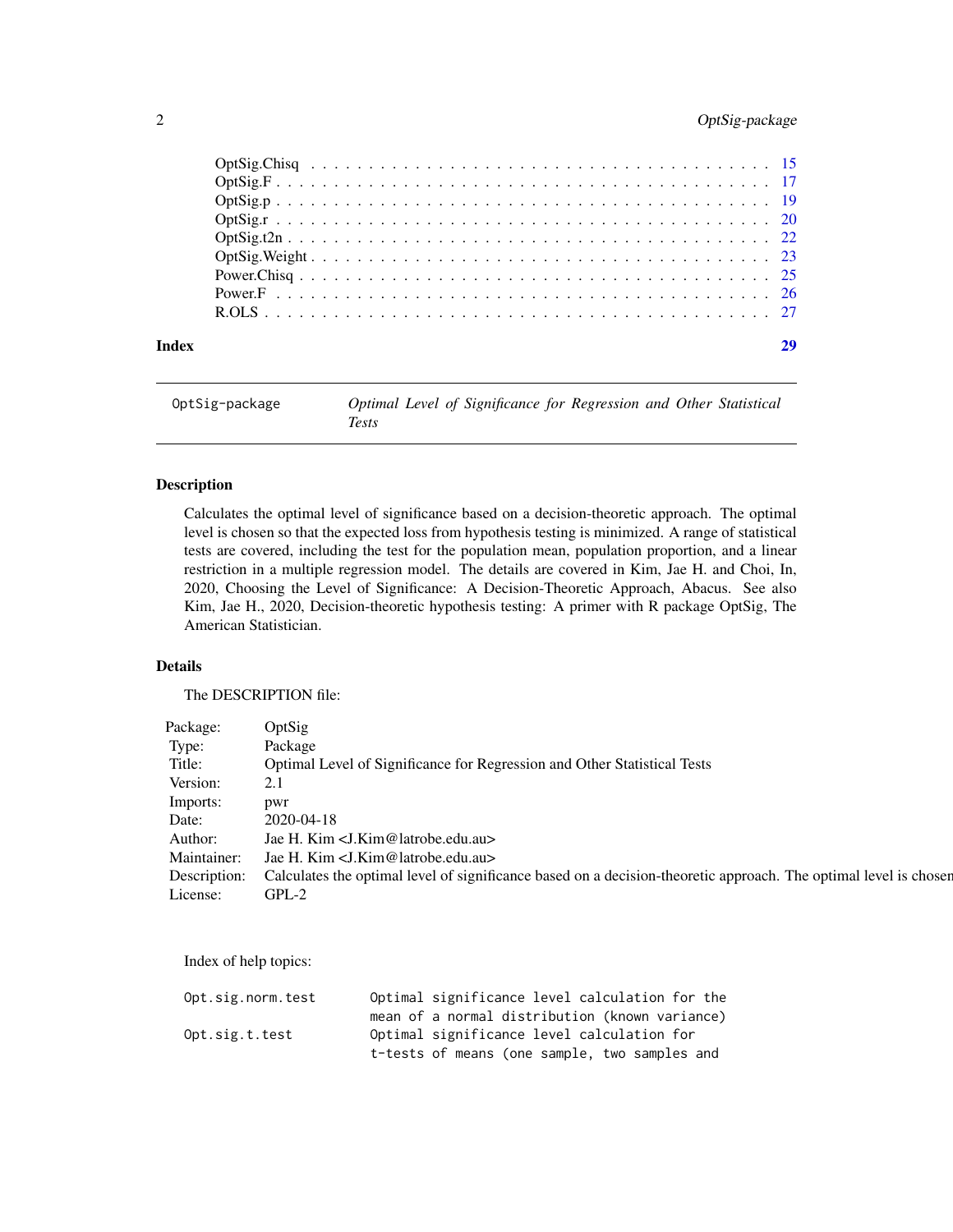|                   | paired samples)                                                                                                 |
|-------------------|-----------------------------------------------------------------------------------------------------------------|
| OptSig-package    | Optimal Level of Significance for Regression<br>and Other Statistical Tests                                     |
| OptSig.2p         | Optimal significance level calculation for the<br>test for two proportions (same sample sizes)                  |
| OptSig.2p2n       | Optimal significance level calculation for the<br>test for two proportions (different sample<br>sizes)          |
| OptSig.Boot       | Optimal Significance Level for the F-test using<br>the bootstrap                                                |
| OptSig.BootWeight | Weighted Optimal Significance Level for the<br>F-test based on the bootstrap                                    |
| OptSig.Chisq      | Optimal Significance Level for a Chi-square<br>test                                                             |
| OptSig.F          | Optimal Significance Level for an F-test                                                                        |
| OptSig.Weight     | Weighted Optimal Significance Level for the<br>F-test based on the assumption of normality in<br>the error term |
| OptSig.anova      | Optimal significance level calculation for<br>balanced one-way analysis of variance tests                       |
| OptSig.p          | Optimal significance level calculation for<br>proportion tests (one sample)                                     |
| OptSig.r          | Optimal significance level calculation for<br>correlation test                                                  |
| OptSig.t2n        | Optimal significance level calculation for two<br>samples (different sizes) t-tests of means                    |
| Power.Chisq       | Function to calculate the power of a Chi-square<br>test                                                         |
| Power.F           | Function to calculate the power of an F-test                                                                    |
| R.OLS             | Restricted OLS estimation and F-test                                                                            |
| data1             | Data for the U.S. production function<br>estimation                                                             |

The package accompanies the paper: Kim and Choi, 2020, Choosing the Level of Significance: A Decision-theoretic Approach. Abacus. Wiley.

It oprovides functions for the optimal level of significance for the test for linear restiction in a regeression model.

Other basic statistical tests, including those for population mean and proportion, are also covered using the functions from the pwr package.

#### Author(s)

Jae H. Kim <J.Kim@latrobe.edu.au> Maintainer: Jae H. Kim <J.Kim@latrobe.edu.au>

#### References

Kim and Choi, 2020, Choosing the Level of Significance: A Decision-theoretic Approach: Abacus: a Journal of Accounting, Finance and Business Studies. Wiley. <https://doi.org/10.1111/abac.12172>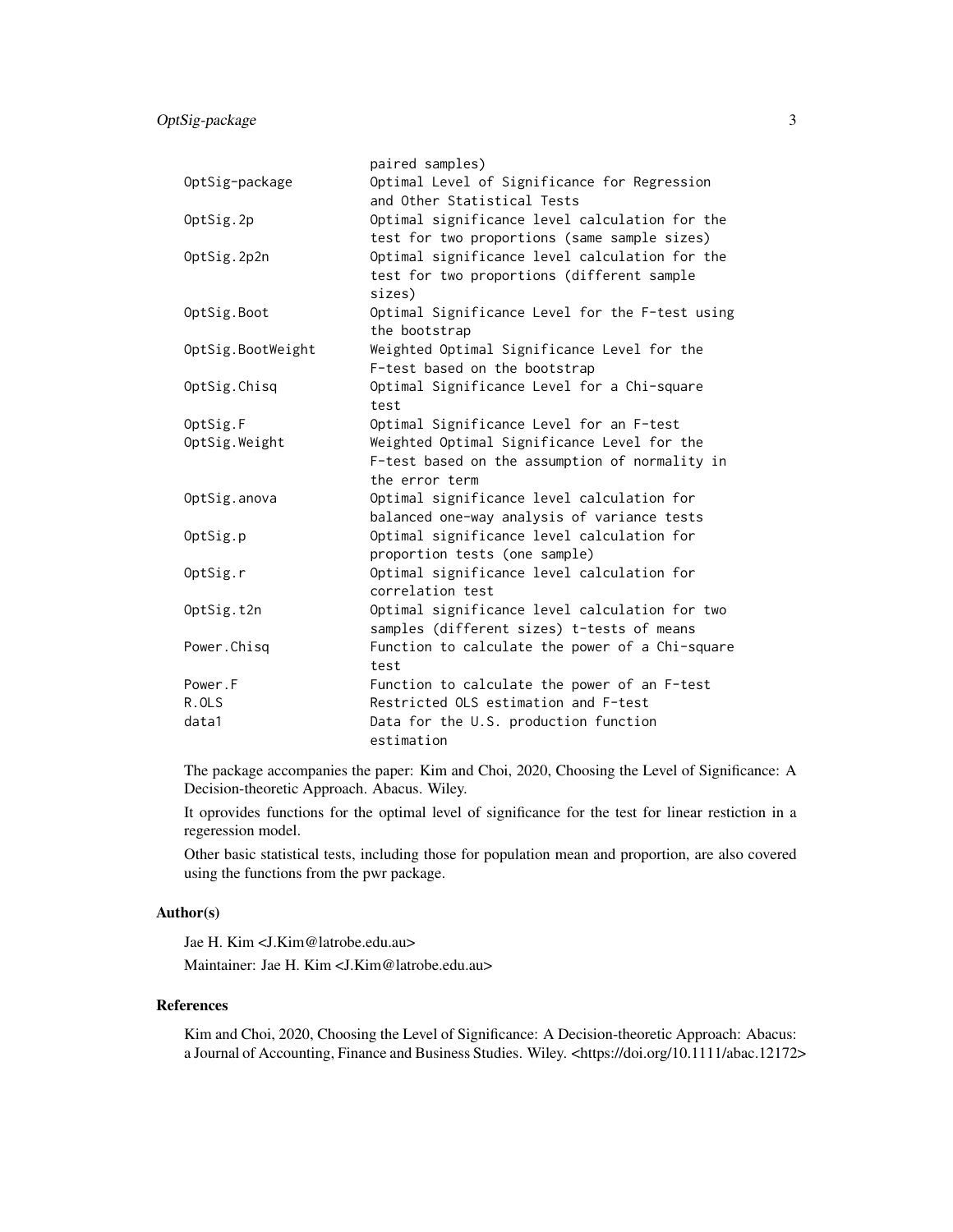<span id="page-3-0"></span>Cohen, J. (1988). Statistical power analysis for the behavioral sciences (2nd ed.). Hillsdale,NJ: Lawrence Erlbaum.

Stephane Champely (2017). pwr: Basic Functions for Power Analysis. R package version 1.2-1. https://CRAN.R-project.org/package=pwr

#### See Also

Leamer, E. 1978, Specification Searches: Ad Hoc Inference with Nonexperimental Data, Wiley, New York.

Kim, JH and Ji, P. 2015, Significance Testing in Empirical Finance: A Critical Review and Assessment, Journal of Empirical Finance 34, 1-14. <DOI:http://dx.doi.org/10.1016/j.jempfin.2015.08.006>

Kim, Jae H., 2020, Decision-theoretic hypothesis testing: A primer with R package OptSig, The American Statistician. <https://doi.org/10.1080/00031305.2020.1750484.>

#### Examples

```
data(data1)
y=data1$lnoutput; x=cbind(data1$lncapital,data1$lnlabor)
# Restriction matrices to test for constant returns to scale
Rmat=matrix(c(0,1,1),nrow=1); rvec=matrix(0.94,nrow=1)
# Model Estimation and F-test
M=R.OLS(y,x,Rmat,rvec)
# Degrees of Freedom and estimate of non-centrality parameter
K=ncol(x)+1; T=length(y)
df1=nrow(Rmat);df2=T-K; NCP=M$ncp
```

```
# Optimal level of Significance: Under Normality
OptSig.F(df1,df2,ncp=NCP,p=0.5,k=1, Figure=TRUE)
```
data1 *Data for the U.S. production function estimation*

#### Description

US production, captal, labour in natrual logs for the year 2005

#### Usage

data("data1")

#### Format

A data frame with 51 observations on the following 3 variables.

lnoutput natrual log of output

lnlabor natrual log of labor

lncapital natrual log of capital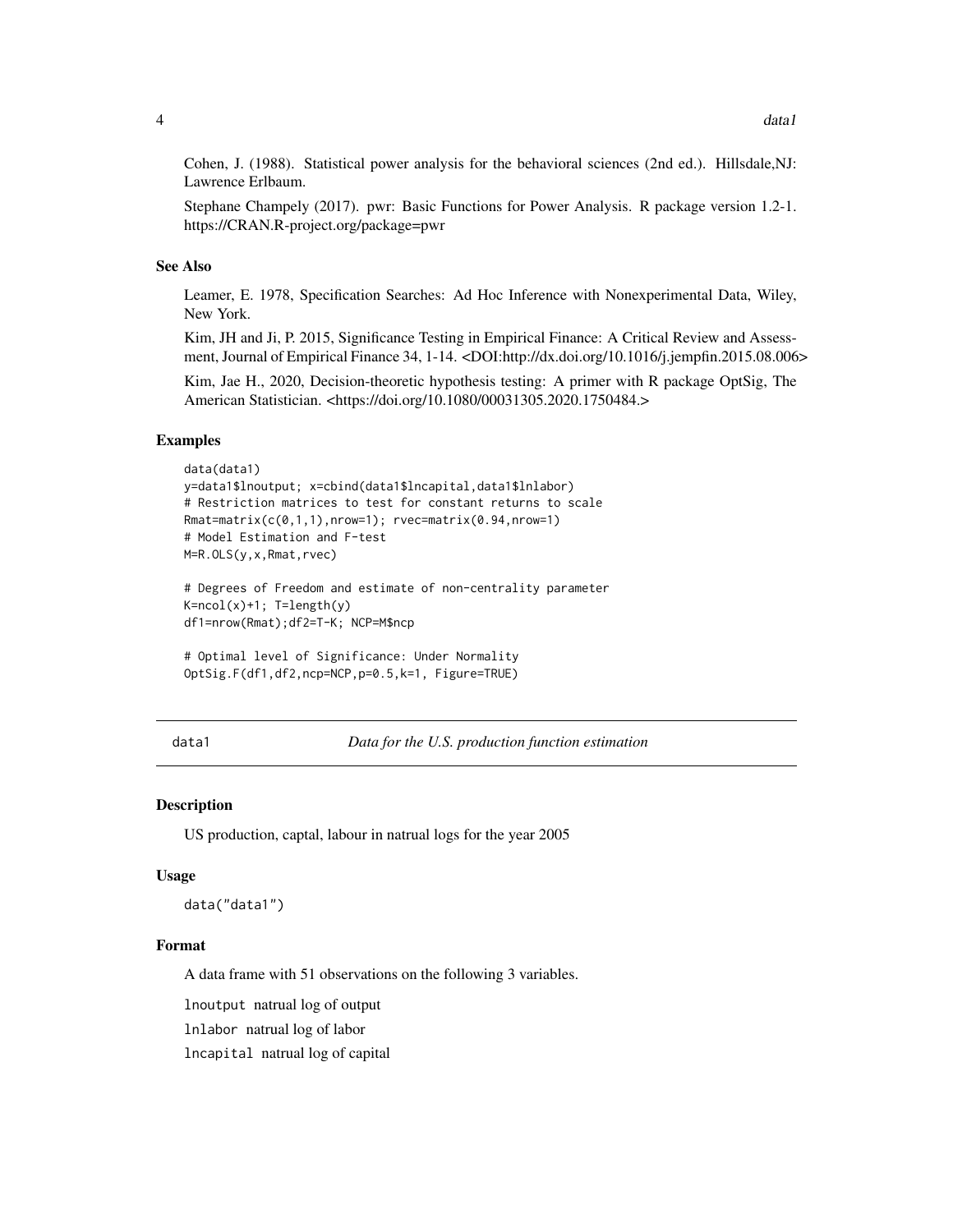#### <span id="page-4-0"></span>Details

The data contains 51 observations for 50 US states and Washington DC

#### Source

Gujarati, D. 2015, Econometrics by Example, Second edition, Palgrave.

#### References

See Section 2.2 of Gujarari (2015)

Kim and Choi, 2020, Choosing the Level of Significance: A Decision-theoretic Approach, Abacus: a Journal of Accounting, Finance and Business Studies. Wiley. <https://doi.org/10.1111/abac.12172>

#### Examples

data(data1)

| Opt.sig.norm.test | Optimal significance level calculation for the mean of a normal distri- |
|-------------------|-------------------------------------------------------------------------|
|                   | bution (known variance)                                                 |

#### Description

Computes the optimal significance level for the mean of a normal distribution (known variance)

#### Usage

Opt.sig.norm.test(ncp=NULL,d=NULL,n=NULL,p=0.5,k=1,alternative="two.sided",Figure=TRUE)

#### Arguments

| ncp         | Non-centrality parameter                                                                                               |
|-------------|------------------------------------------------------------------------------------------------------------------------|
| d           | Effect size, Cohen's d                                                                                                 |
| n           | Sample size                                                                                                            |
| p           | prior probability for H0, default is $p = 0.5$                                                                         |
| k           | relative loss from Type I and II errors, $k = L2/L1$ , default is $k = 1$                                              |
| alternative | a character string specifying the alternative hypothesis, must be one of "two sided"<br>(default), "greater" or "less" |
| Figure      | show graph if TRUE (default); No graph if FALSE                                                                        |

#### Details

Refer to Kim and Choi (2020) for the details of k and p

Either ncp or d value should be given.

In a general term, if  $X \sim N(mu, sigma^2)$ ; let H0:mu = mu0; and H1:mu = mu1;

 $ncp = sqrt(n)(mu1-mu0)/sigma$ 

d = (mu1-mu0)/sigma: Cohen's d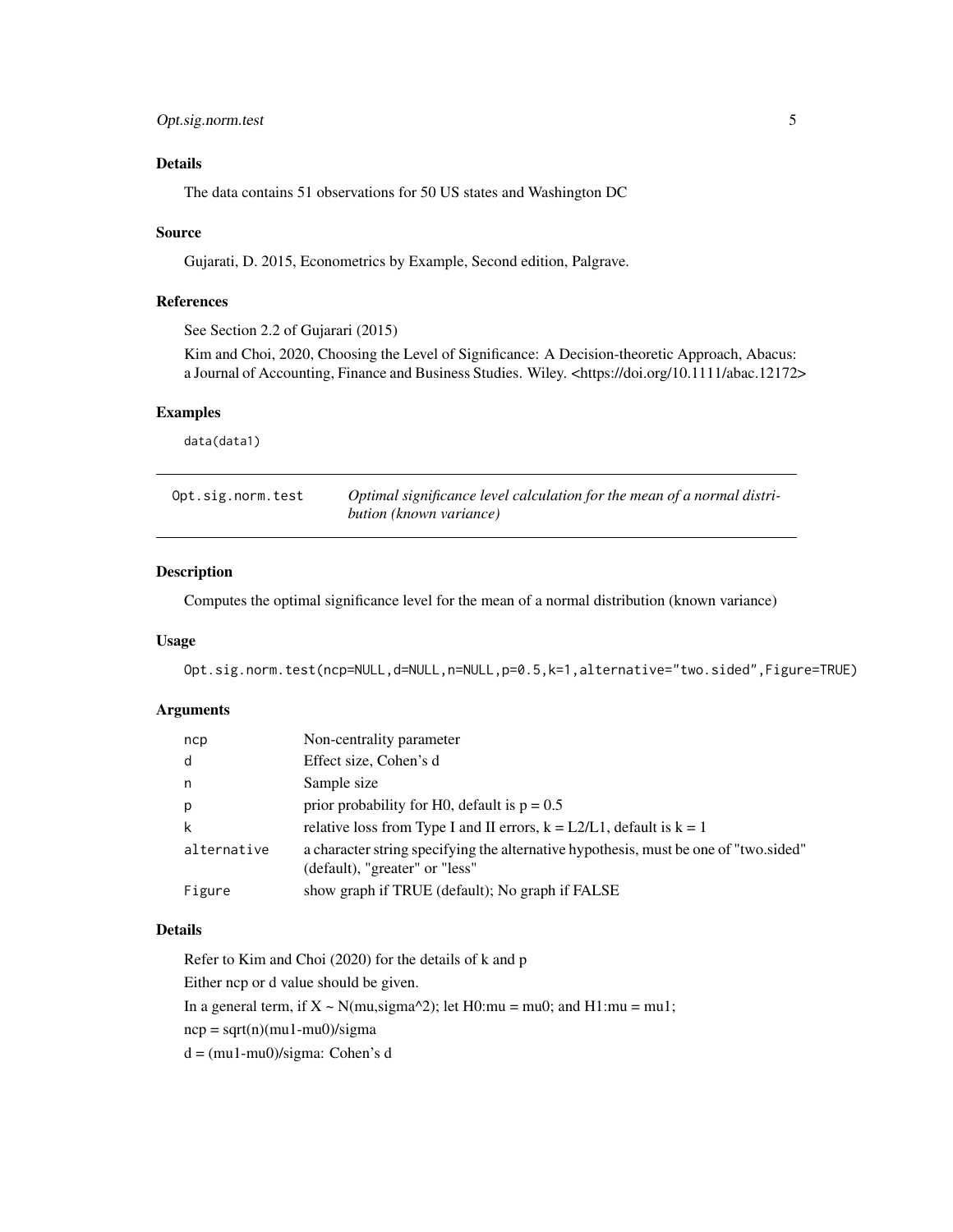#### <span id="page-5-0"></span>Value

| alpha.opt | Optimal level of significance                  |
|-----------|------------------------------------------------|
| beta.opt  | Type II error probability at the optimal level |

#### **Note**

Also refer to the manual for the pwr package

The black curve in the figure is the line of enlightened judgement: see Kim and Choi (2019). The red dot inticates the optimal significance level that minimizes the expected loss: (alpha.opt,beta.opt). The blue horizontal line indicates the case of alpha  $= 0.05$  as a reference point.

#### Author(s)

Jae H. Kim (using a function from the pwr package)

#### References

Kim and Choi, 2020, Choosing the Level of Significance: A Decision-theoretic Approach: Abacus: a Journal of Accounting, Finance and Business Studies. Wiley. <https://doi.org/10.1111/abac.12172>

Cohen, J. (1988). Statistical power analysis for the behavioral sciences (2nd ed.). Hillsdale,NJ: Lawrence Erlbaum.

Stephane Champely (2017). pwr: Basic Functions for Power Analysis. R package version 1.2-1. https://CRAN.R-project.org/package=pwr

#### See Also

Kim, Jae H., 2020, Decision-theoretic hypothesis testing: A primer with R package OptSig, The American Statistician. <https://doi.org/10.1080/00031305.2020.1750484.>

#### Examples

Opt.sig.norm.test(d=0.2,n=60,alternative="two.sided")

| Opt.sig.t.test | Optimal significance level calculation for t-tests of means (one sample, |
|----------------|--------------------------------------------------------------------------|
|                | two samples and paired samples)                                          |

#### Description

Computes the optimal significance level for the test for t-tests of means

#### Usage

Opt.sig.t.test(ncp=NULL,d=NULL,n=NULL,p=0.5,k=1, type="one.sample",alternative="two.sided",Figure=TRUE)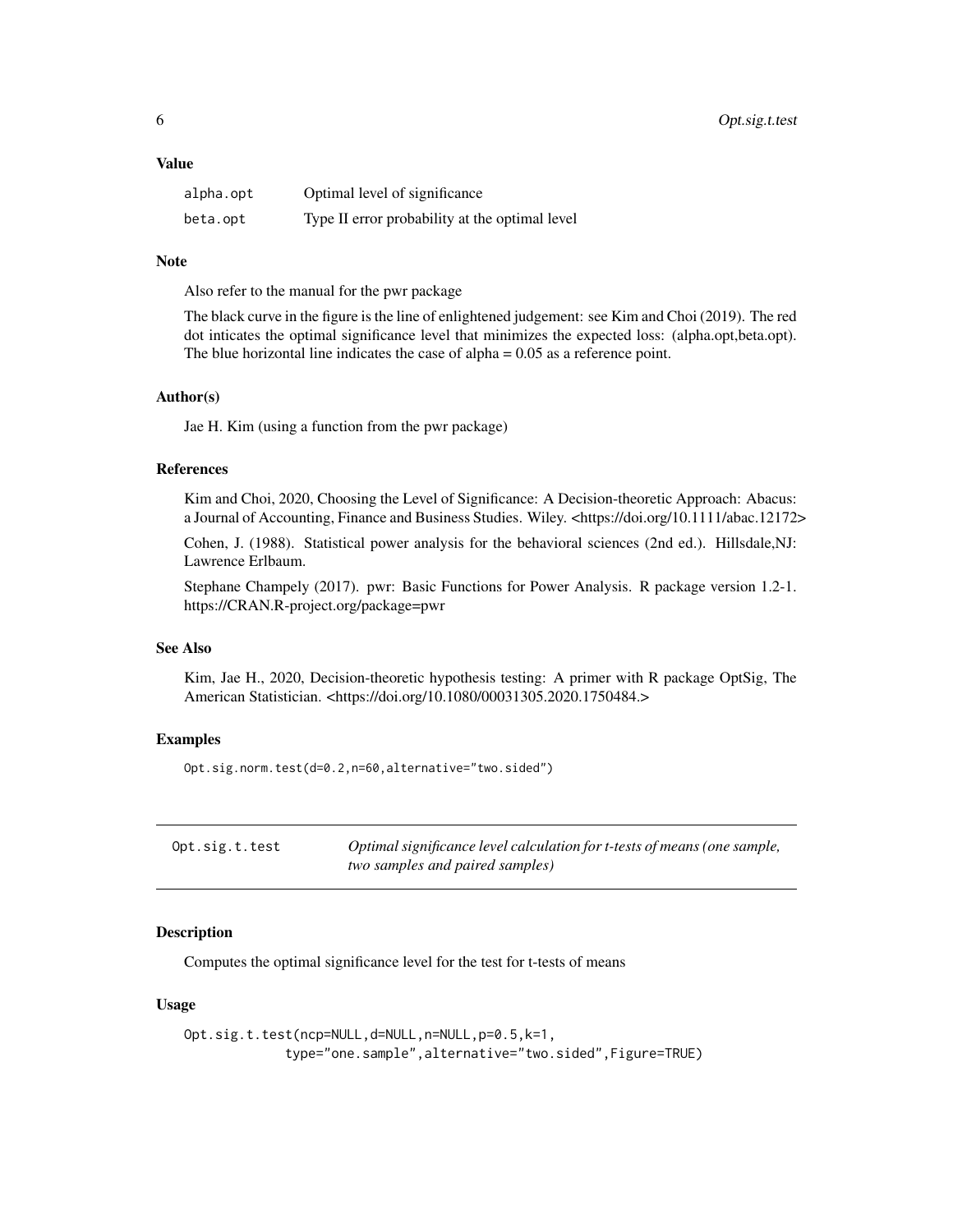#### Opt.sig.t.test 7

#### **Arguments**

| ncp         | Non-centrality parameter                                                                                               |
|-------------|------------------------------------------------------------------------------------------------------------------------|
| d           | Effect size                                                                                                            |
| n           | Sample size                                                                                                            |
| p           | prior probability for H0, default is $p = 0.5$                                                                         |
| k           | relative loss from Type I and II errors, $k = L2/L1$ , default is $k = 1$                                              |
| type        | Type of t test : one- two- or paired-sample                                                                            |
| alternative | a character string specifying the alternative hypothesis, must be one of "two sided"<br>(default), "greater" or "less" |
| Figure      | show graph if TRUE (default); No graph if FALSE                                                                        |

#### Details

Refer to Kim and Choi (2020) for the details of k and p Either ncp or d value should be given, with the value of n. In a general term, if  $X \sim N(mu,sigma^2)$ ; let H0:mu = mu0; and H1:mu = mu1;  $ncp = sqrt(n)(mu1-mu0)/sigma$ d = (mu1-mu0)/sigma: Cohen's d

#### Value

| alpha.opt | Optimal level of significance                  |
|-----------|------------------------------------------------|
| beta.opt  | Type II error probability at the optimal level |

#### Note

Also refer to the manual for the pwr package

The black curve in the figure is the line of enlightened judgement: see Kim and Choi (2020). The red dot inticates the optimal significance level that minimizes the expected loss: (alpha.opt,beta.opt). The blue horizontal line indicates the case of alpha  $= 0.05$  as a reference point.

#### Author(s)

Jae H. Kim (using a function from the pwr package)

#### References

Kim and Choi, 2020, Choosing the Level of Significance: A Decision-theoretic Approach: Abacus: a Journal of Accounting, Finance and Business Studies. Wiley. <https://doi.org/10.1111/abac.12172>

Cohen, J. (1988). Statistical power analysis for the behavioral sciences (2nd ed.). Hillsdale,NJ: Lawrence Erlbaum.

Stephane Champely (2017). pwr: Basic Functions for Power Analysis. R package version 1.2-1. https://CRAN.R-project.org/package=pwr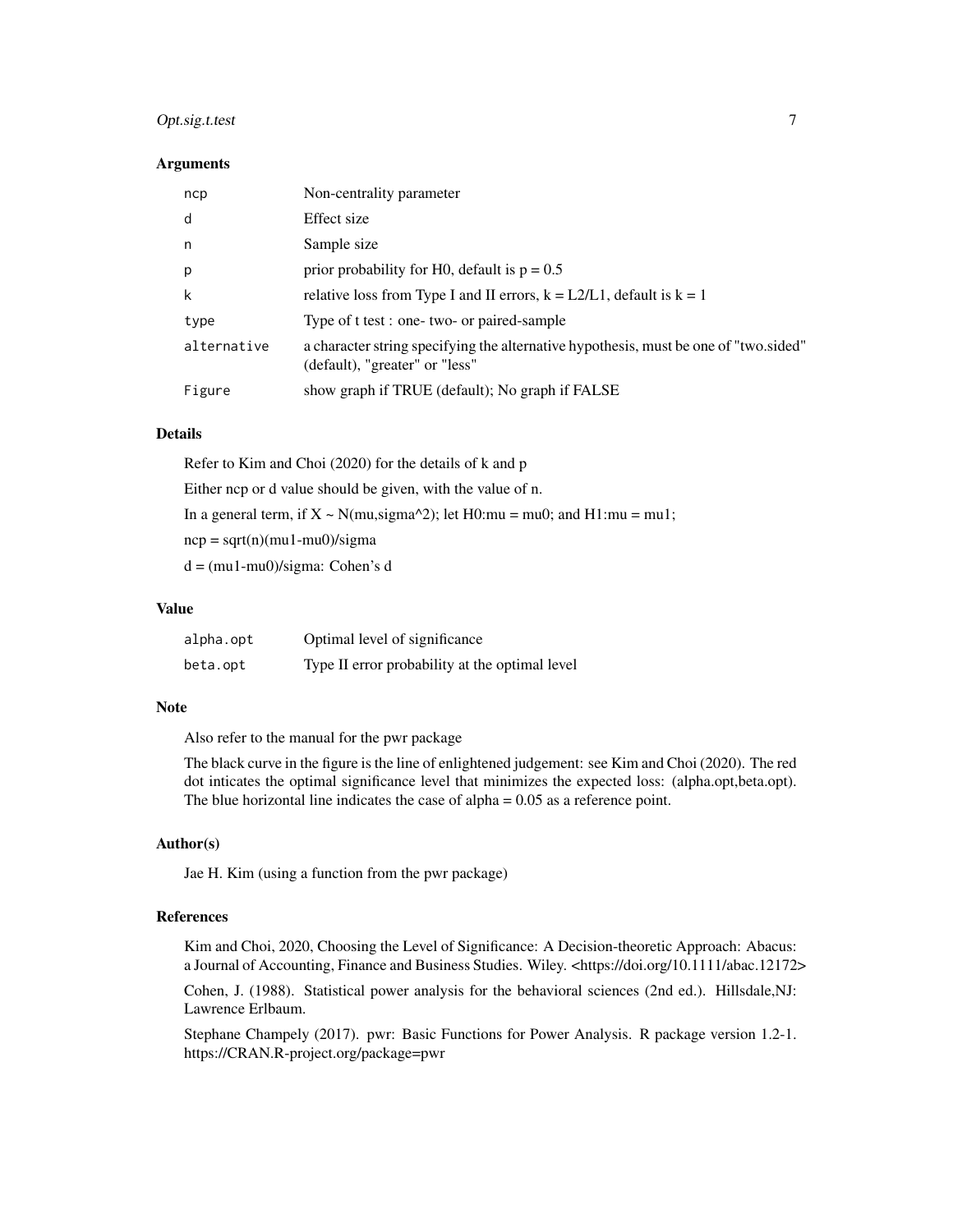#### <span id="page-7-0"></span>See Also

Kim, Jae H., 2020, Decision-theoretic hypothesis testing: A primer with R package OptSig, The American Statistician. <https://doi.org/10.1080/00031305.2020.1750484.>

#### Examples

Opt.sig.t.test(d=0.2,n=60,type="one.sample",alternative="two.sided")

| OptSig.2p | Optimal significance level calculation for the test for two proportions |
|-----------|-------------------------------------------------------------------------|
|           | (same sample sizes)                                                     |

#### Description

Computes the optimal significance level for the test for two proportions

#### Usage

OptSig.2p(ncp=NULL,h=NULL,n=NULL,p=0.5,k=1,alternative="two.sided",Figure=TRUE)

#### Arguments

| ncp         | Non-centrality parameter                                                                                               |
|-------------|------------------------------------------------------------------------------------------------------------------------|
| h           | Effect size, Cohen's h                                                                                                 |
| n.          | Number of observations (per sample)                                                                                    |
| p           | prior probability for H0, default is $p = 0.5$                                                                         |
| k           | relative loss from Type I and II errors, $k = L2/L1$ , default is $k = 1$                                              |
| alternative | a character string specifying the alternative hypothesis, must be one of "two sided"<br>(default), "greater" or "less" |
| Figure      | show graph if TRUE (default); No graph if FALSE                                                                        |

#### Details

Refer to Kim and Choi (2020) for the details of k and p Either ncp or h value should be specified. For h, refer to Cohen (1988) or Champely (2017) In a general term, if  $X \sim N(mu,sigma^2)$ ; let H0:mu = mu0; and H1:mu = mu1;  $ncp = sqrt(n)(mu1-mu0)/sigma$ 

#### Value

| alpha.opt | Optimal level of significance                  |
|-----------|------------------------------------------------|
| beta.opt  | Type II error probability at the optimal level |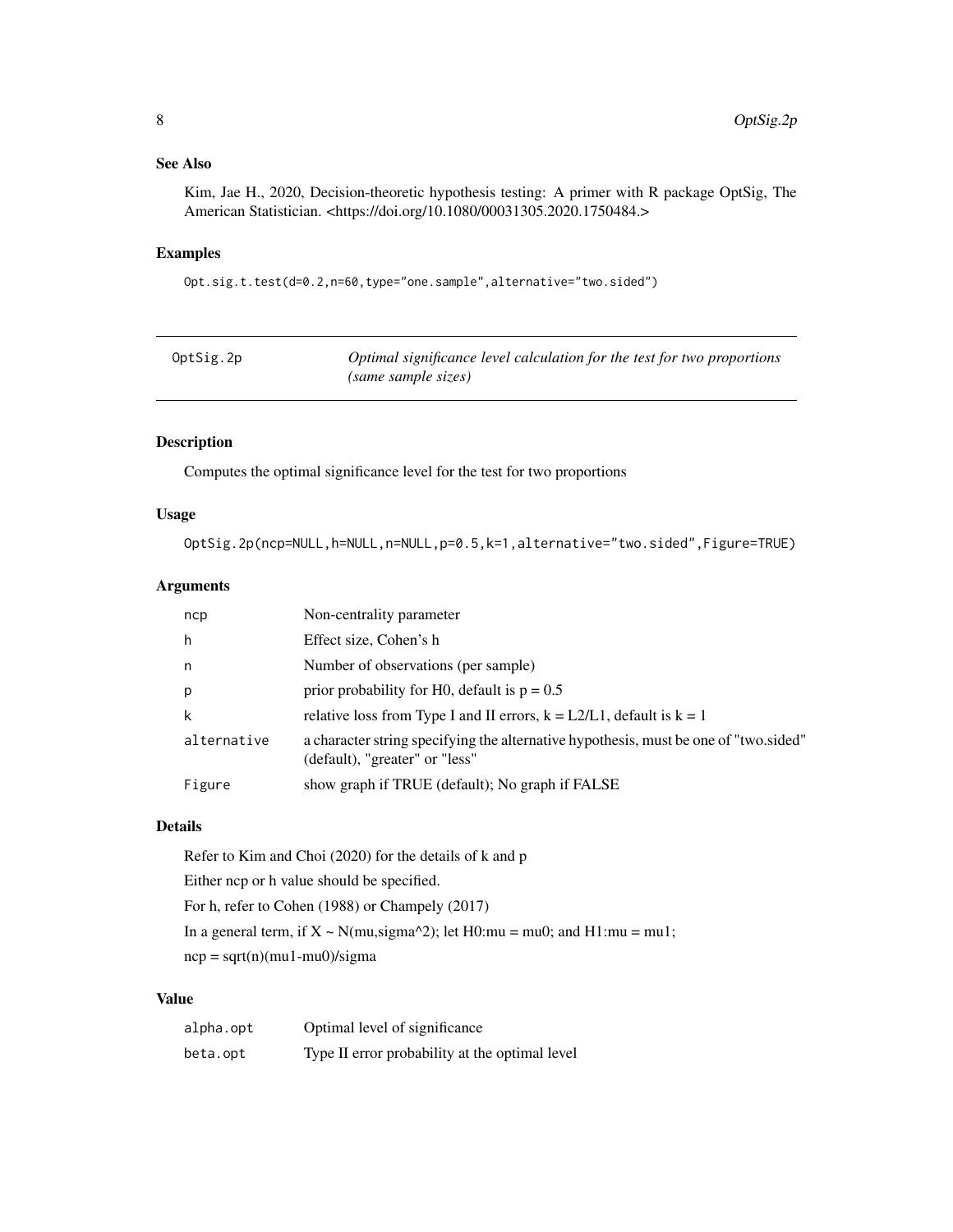#### <span id="page-8-0"></span>OptSig.2p2n 9

#### Note

Also refer to the manual for the pwr package,

The black curve in the figure is the line of enlightened judgement: see Kim and Choi (2020). The red dot inticates the optimal significance level that minimizes the expected loss: (alpha.opt,beta.opt). The blue horizontal line indicates the case of alpha = 0.05 as a reference point.

#### Author(s)

Jae H. Kim (using a function from the pwr package)

#### References

Kim and Choi, 2020, Choosing the Level of Significance: A Decision-theoretic Approach: Abacus: a Journal of Accounting, Finance and Business Studies. Wiley. <https://doi.org/10.1111/abac.12172>

Cohen, J. (1988). Statistical power analysis for the behavioral sciences (2nd ed.). Hillsdale,NJ: Lawrence Erlbaum.

Stephane Champely (2017). pwr: Basic Functions for Power Analysis. R package version 1.2-1. https://CRAN.R-project.org/package=pwr

#### See Also

Kim, Jae H., 2020, Decision-theoretic hypothesis testing: A primer with R package OptSig, The American Statistician. <https://doi.org/10.1080/00031305.2020.1750484.>

#### Examples

OptSig.2p(h=0.2,n=60,alternative="two.sided")

| OptSig.2p2n | Optimal significance level calculation for the test for two proportions |
|-------------|-------------------------------------------------------------------------|
|             | (different sample sizes)                                                |

#### Description

Computes the optimal significance level for the test for two proportions

#### Usage

OptSig.2p2n(ncp=NULL,h=NULL,n1=NULL,n2=NULL,p=0.5,k=1,alternative="two.sided",Figure=TRUE)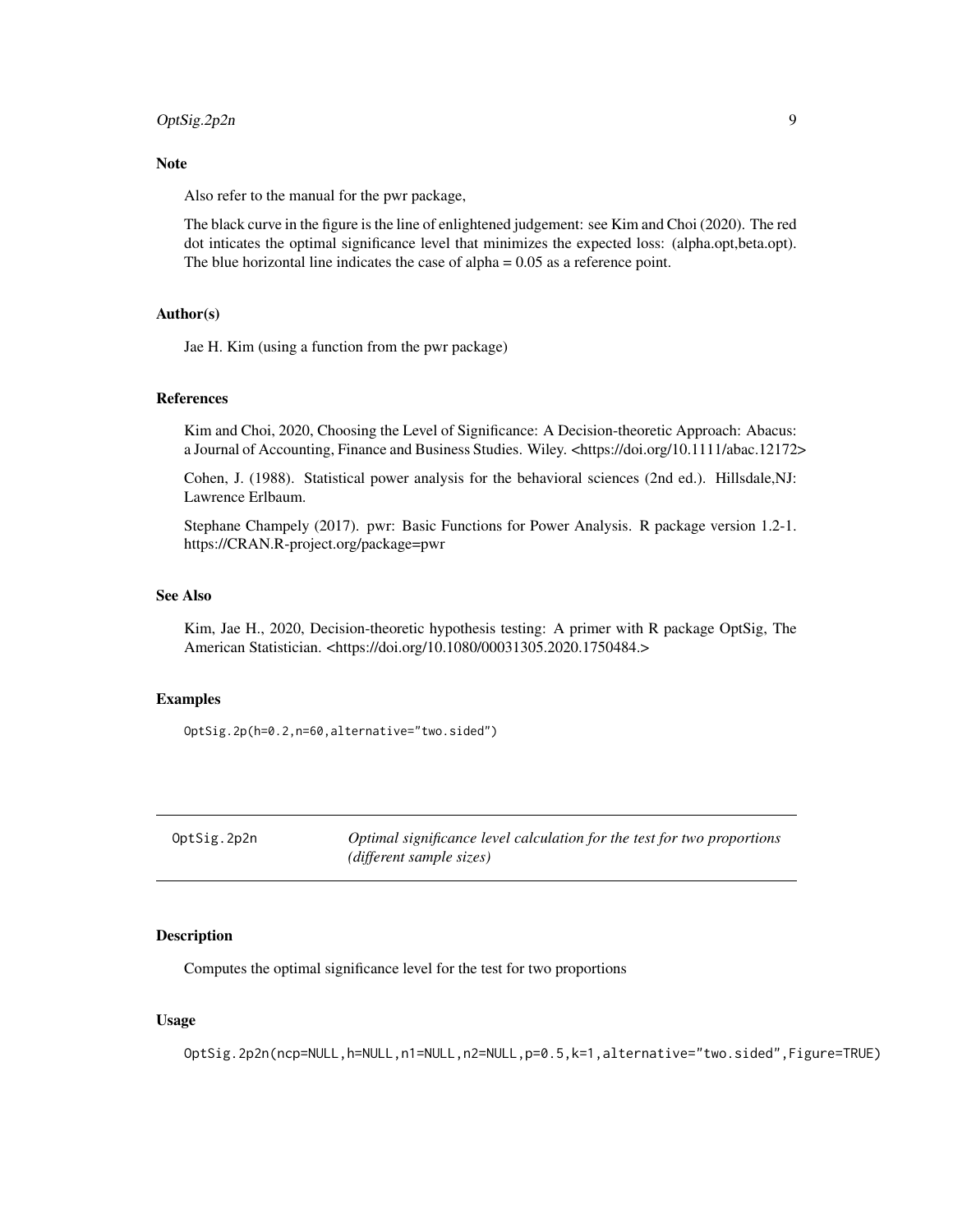#### Arguments

| ncp         | Non-centrality parameter                                                                                               |
|-------------|------------------------------------------------------------------------------------------------------------------------|
| h           | Effect size, Cohen's h                                                                                                 |
| n1          | Number of observations (1st sample)                                                                                    |
| n2          | Number of observations (2nd sample)                                                                                    |
| p           | prior probability for H0, default is $p = 0.5$                                                                         |
| k           | relative loss from Type I and II errors, $k = L2/L1$ , default is $k = 1$                                              |
| alternative | a character string specifying the alternative hypothesis, must be one of "two.sided"<br>(default), "greater" or "less" |
| Figure      | show graph if TRUE (default); No graph if FALSE                                                                        |

#### Details

Refer to Kim and Choi (2020) for the details of k and p Either ncp or h value should be specified. For h, refer to Cohen (1988) or Chapmely (2017) Assume  $X \sim N(mu, sigma^2)$ ; and let H0:mu = mu0; and H1:mu = mu1;  $ncp = sqrt(n)(mu1-mu0)/sigma$ 

#### Value

| alpha.opt | Optimal level of significance                  |
|-----------|------------------------------------------------|
| beta.opt  | Type II error probability at the optimal level |

#### Note

Also refer to the manual for the pwr package

The black curve in the figure is the line of enlightened judgement: see Kim and Choi (2020). The red dot inticates the optimal significance level that minimizes the expected loss: (alpha.opt,beta.opt). The blue horizontal line indicates the case of alpha  $= 0.05$  as a reference point.

#### Author(s)

Jae H. Kim (using a function from the pwr package)

#### References

Kim and Choi, 2020, Choosing the Level of Significance: A Decision-theoretic Approach: Abacus: a Journal of Accounting, Finance and Business Studies. Wiley. <https://doi.org/10.1111/abac.12172>

Cohen, J. (1988). Statistical power analysis for the behavioral sciences (2nd ed.). Hillsdale,NJ: Lawrence Erlbaum.

Stephane Champely (2017). pwr: Basic Functions for Power Analysis. R package version 1.2-1. https://CRAN.R-project.org/package=pwr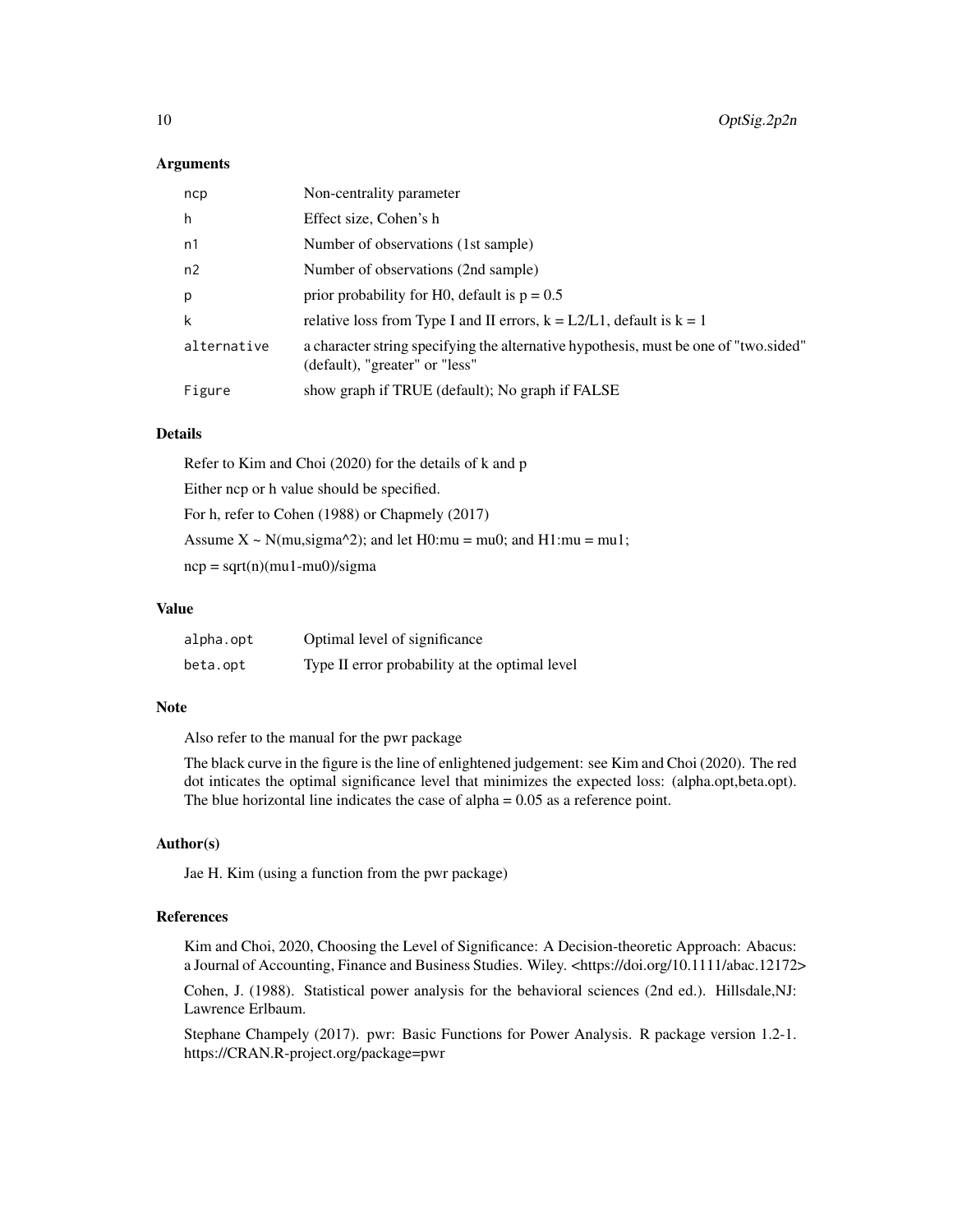#### <span id="page-10-0"></span>OptSig.anova 11

#### See Also

Kim, Jae H., 2020, Decision-theoretic hypothesis testing: A primer with R package OptSig, The American Statistician. <https://doi.org/10.1080/00031305.2020.1750484.>

#### Examples

```
OptSig.2p2n(h=0.30,n1=80,n2=245,alternative="greater")
```

| OptSig.anova | Optimal significance level calculation for balanced one-way analysis |
|--------------|----------------------------------------------------------------------|
|              | of variance tests                                                    |

#### Description

Computes the optimal significance level for the test for balanced one-way analysis of variance tests

#### Usage

OptSig.anova(K = NULL,  $n =$  NULL,  $f =$  NULL,  $p = 0.5$ ,  $k = 1$ , Figure = TRUE)

#### Arguments

| K      | Number of groups                                                          |
|--------|---------------------------------------------------------------------------|
| n.     | Number of observations (per group)                                        |
|        | Effect size                                                               |
| p      | prior probability for H0, default is $p = 0.5$                            |
|        | relative loss from Type I and II errors, $k = L2/L1$ , default is $k = 1$ |
| Figure | show graph if TRUE (default); No graph if FALSE                           |

#### Details

Refer to Kim and Choi (2020) for the details of k and p For the value of f, refer to Cohen (1988) or Champely (2017)

#### Value

| alpha.opt | Optimal level of significance                  |
|-----------|------------------------------------------------|
| beta.opt  | Type II error probability at the optimal level |

#### Note

Also refer to the manual for the pwr package

The black curve in the figure is the line of enlightened judgement: see Kim and Choi (2020). The red dot inticates the optimal significance level that minimizes the expected loss: (alpha.opt,beta.opt). The blue horizontal line indicates the case of alpha  $= 0.05$  as a reference point.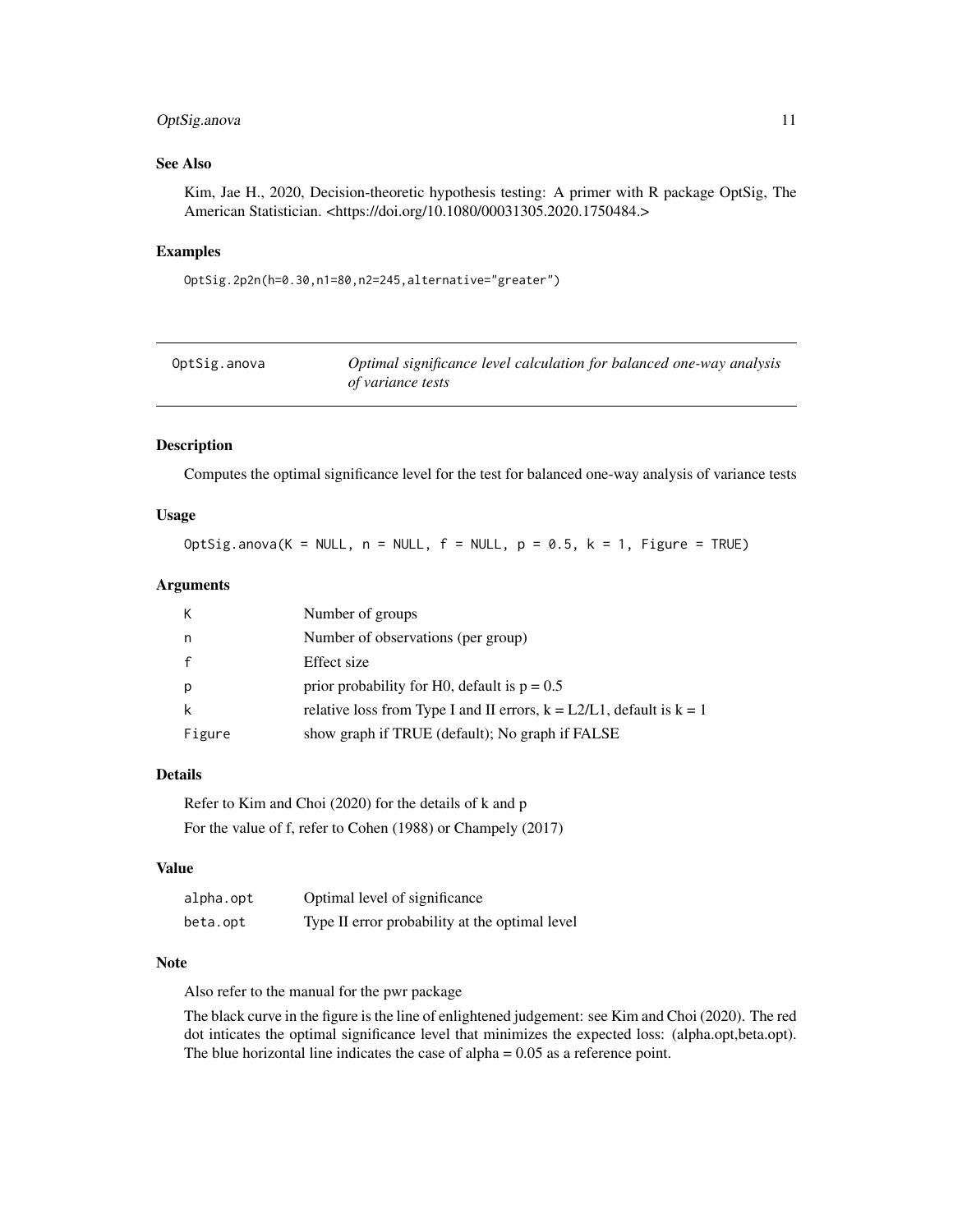#### <span id="page-11-0"></span>Author(s)

Jae H. Kim (using a function from the pwr package)

#### References

Kim and Choi, 2020, Choosing the Level of Significance: A Decision-theoretic Approach: Abacus: a Journal of Accounting, Finance and Business Studies. Wiley. <https://doi.org/10.1111/abac.12172>

Cohen, J. (1988). Statistical power analysis for the behavioral sciences (2nd ed.). Hillsdale,NJ: Lawrence Erlbaum.

Stephane Champely (2017). pwr: Basic Functions for Power Analysis. R package version 1.2-1. https://CRAN.R-project.org/package=pwr

#### See Also

Kim, Jae H., 2020, Decision-theoretic hypothesis testing: A primer with R package OptSig, The American Statistician. <https://doi.org/10.1080/00031305.2020.1750484.>

#### Examples

OptSig.anova(f=0.28,K=4,n=20)

OptSig.Boot *Optimal Significance Level for the F-test using the bootstrap*

#### Description

The function calculates the optimal level of significance for the F-test

The bootstrap can be conducted using either iid resampling or wild bootstrap.

#### Usage

OptSig.Boot(y,x,Rmat,rvec,p=0.5,k=1,nboot=3000,wild=FALSE,Figure=TRUE)

#### Arguments

| У            | a matrix of dependent variable, T by 1                                                                    |
|--------------|-----------------------------------------------------------------------------------------------------------|
| $\mathsf{x}$ | a matrix of K independent variable, T by K                                                                |
| Rmat         | a matrix for J restrictions, J by $(K+1)$                                                                 |
| rvec         | a vector for restrictions, J by 1                                                                         |
| p            | prior probability for H0, default is $p = 0.5$                                                            |
| k            | relative loss from Type I and II errors, $k = L2/L1$ , default is $k = 1$                                 |
| nboot        | the number of bootstrap iterations, the default is 3000                                                   |
| wild         | if TRUE, wild bootsrap is conducted; if FALSE (default), bootstrap is based on<br>iid residual resampling |
| Figure       | show graph if TRUE (default). No graph otherwise                                                          |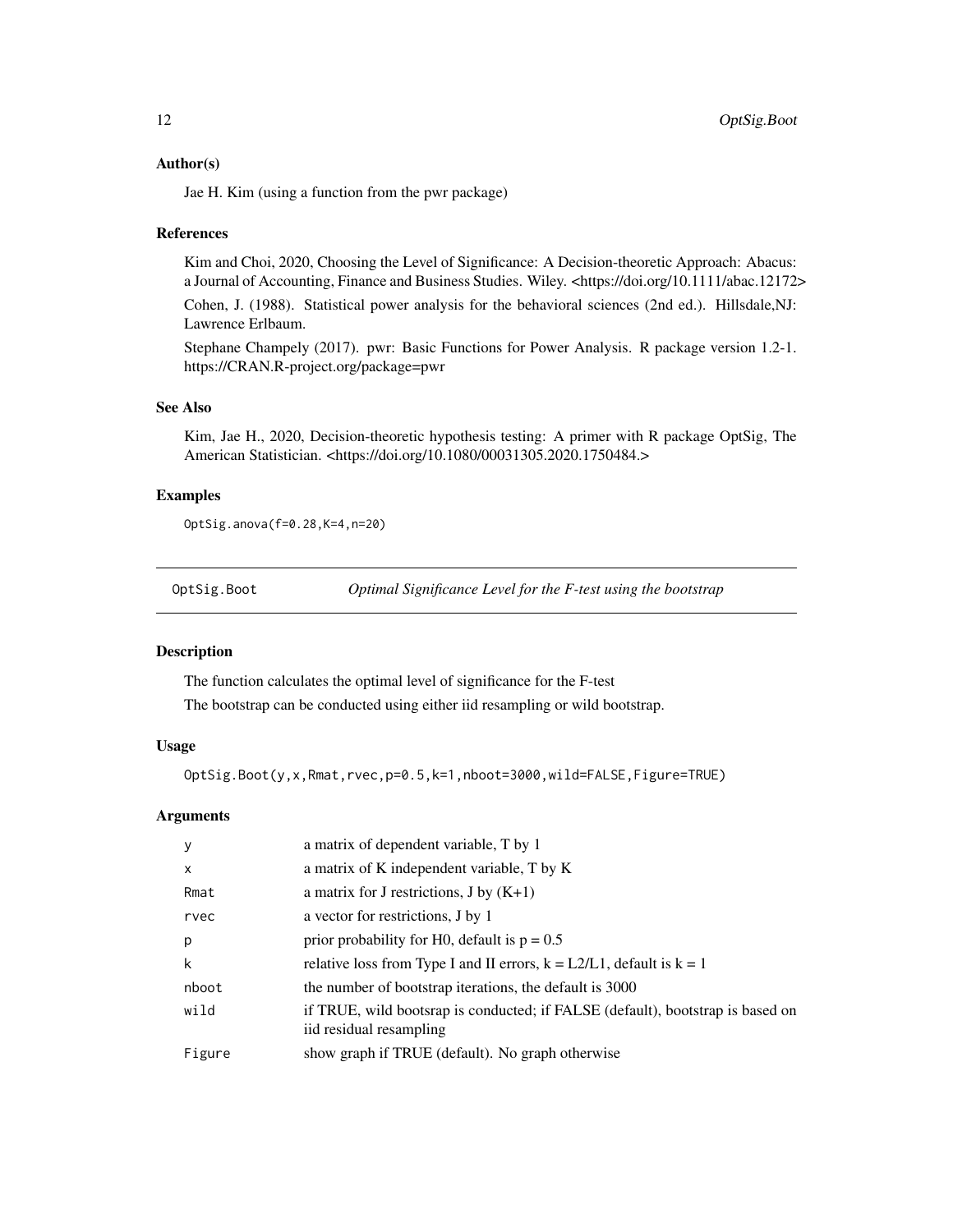#### OptSig.Boot 13

#### Details

See Kim and Choi (2020)

#### Value

| alpha.opt | Optimal level of significance                  |
|-----------|------------------------------------------------|
| crit.opt  | Critical value at the optimal level            |
| beta.opt  | Type II error probability at the optimal level |

#### Note

Applicable to a linear regression model

The black curve in the figure plots the denity under H0; The blue curve in the figure plots the denity under H1.

#### Author(s)

Jae H. Kim

#### References

Kim and Choi, 2020, Choosing the Level of Significance: A Decision-theoretic Approach, Abacus, Wiley. <https://doi.org/10.1111/abac.12172>

#### See Also

Leamer, E. 1978, Specification Searches: Ad Hoc Inference with Nonexperimental Data, Wiley, New York.

Kim, JH and Ji, P. 2015, Significance Testing in Empirical Finance: A Critical Review and Assessment, Journal of Empirical Finance 34, 1-14. <DOI:http://dx.doi.org/10.1016/j.jempfin.2015.08.006>

Kim, Jae H., 2020, Decision-theoretic hypothesis testing: A primer with R package OptSig, The American Statistician. <https://doi.org/10.1080/00031305.2020.1750484.>

#### Examples

```
data(data1)
# Define Y and X
y=data1$lnoutput; x=cbind(data1$lncapital,data1$lnlabor)
# Restriction matrices to test for constant returns to scale
Rmat=matrix(c(0,1,1),nrow=1); rvec=matrix(0.94,nrow=1)
OptSig.Boot(y,x,Rmat,rvec,p=0.5,k=1,nboot=1000,Figure=TRUE)
```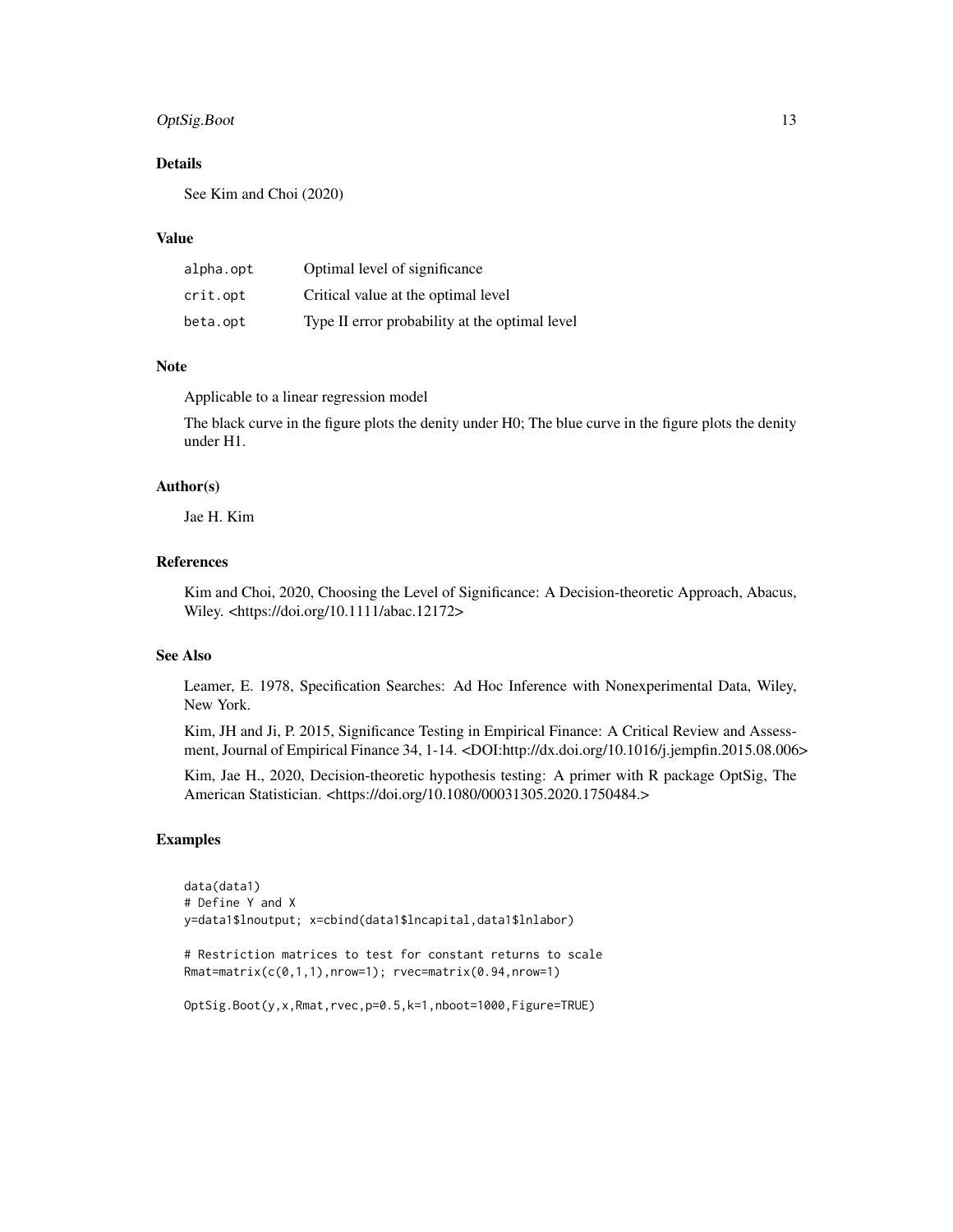<span id="page-13-0"></span>

#### Description

The function calculates the weighted optimal level of significance for the F-test

The weights are obtained from the bootstrap distribution of the non-centrality parameter estimates

#### Usage

```
OptSig.BootWeight(y,x,Rmat,rvec,p=0.5,k=1,nboot=3000,wild=FALSE,Figure=TRUE)
```
#### Arguments

| у      | a matrix of dependent variable, T by 1                                                           |
|--------|--------------------------------------------------------------------------------------------------|
| X      | a matrix of K independent variable, T by K                                                       |
| Rmat   | a matrix for J restrictions, J by $(K+1)$                                                        |
| rvec   | a vector for restrictions, J by 1                                                                |
| p      | prior probability for H0, default is $p = 0.5$                                                   |
| k      | relative loss from Type I and II errors, $k = L2/L1$ , default is $k = 1$                        |
| nboot  | the number of bootstrap iterations, the default is 3000                                          |
| wild   | if TRUE, wild bootsrap is conducted (default); if FALSE, bootstrap is based on<br>iid resampling |
| Figure | show graph if TRUE. No graph if FALSE (default)                                                  |

#### Details

The bootstrap can be conducted using either iid resampling or wild bootstrap.

#### Value

| alpha.opt | Optimal level of significance       |
|-----------|-------------------------------------|
| crit.opt  | Critical value at the optimal level |

#### Note

Applicable to a linear regression model

#### Author(s)

Jae H. Kim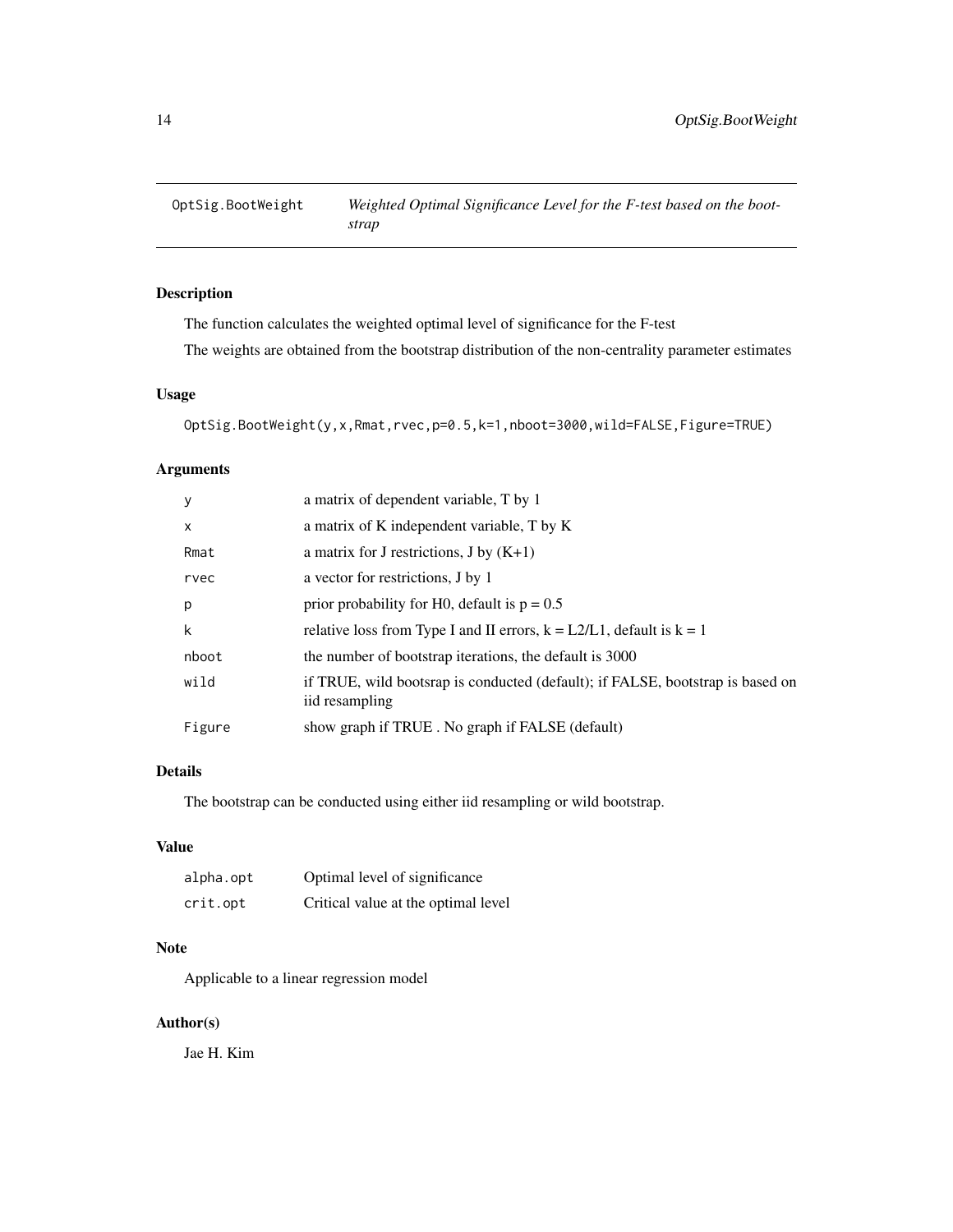#### <span id="page-14-0"></span>OptSig.Chisq 15

#### References

Kim and Choi, 2020, Choosing the Level of Significance: A Decision-theoretic Approach. Abacus, Wiley. <https://doi.org/10.1111/abac.12172>

#### See Also

Leamer, E. 1978, Specification Searches: Ad Hoc Inference with Nonexperimental Data, Wiley, New York.

Kim, JH and Ji, P. 2015, Significance Testing in Empirical Finance: A Critical Review and Assessment, Journal of Empirical Finance 34, 1-14. <DOI:http://dx.doi.org/10.1016/j.jempfin.2015.08.006>

Kim, Jae H., 2020, Decision-theoretic hypothesis testing: A primer with R package OptSig, The American Statistician. <https://doi.org/10.1080/00031305.2020.1750484.>

#### Examples

```
data(data1)
# Define Y and X
y=data1$lnoutput; x=cbind(data1$lncapital,data1$lnlabor)
# Restriction matrices to test for constant returns to scale
Rmat=matrix(c(\theta,1,1),nrow=1); rvec=matrix(\theta.94,nrow=1)
```
OptSig.Boot(y,x,Rmat,rvec,p=0.5,k=1,nboot=1000,Figure=TRUE)

#### Description

The function calculates the optimal level of significance for a Ch-square test

#### Usage

```
OptSig.Chisq(w=NULL, N=NULL, ncp=NULL, df, p = 0.5, k = 1, Figure = TRUE)
```
#### Arguments

| W      | Effect size, Cohen's w                                                    |
|--------|---------------------------------------------------------------------------|
| N      | Total number of observations                                              |
| ncp    | a value of the non-centality paramter                                     |
| df     | the degrees of freedom                                                    |
| p      | prior probability for H0, default is $p = 0.5$                            |
| k      | relative loss from Type I and II errors, $k = L2/L1$ , default is $k = 1$ |
| Figure | show graph if TRUE (default); No graph if FALSE                           |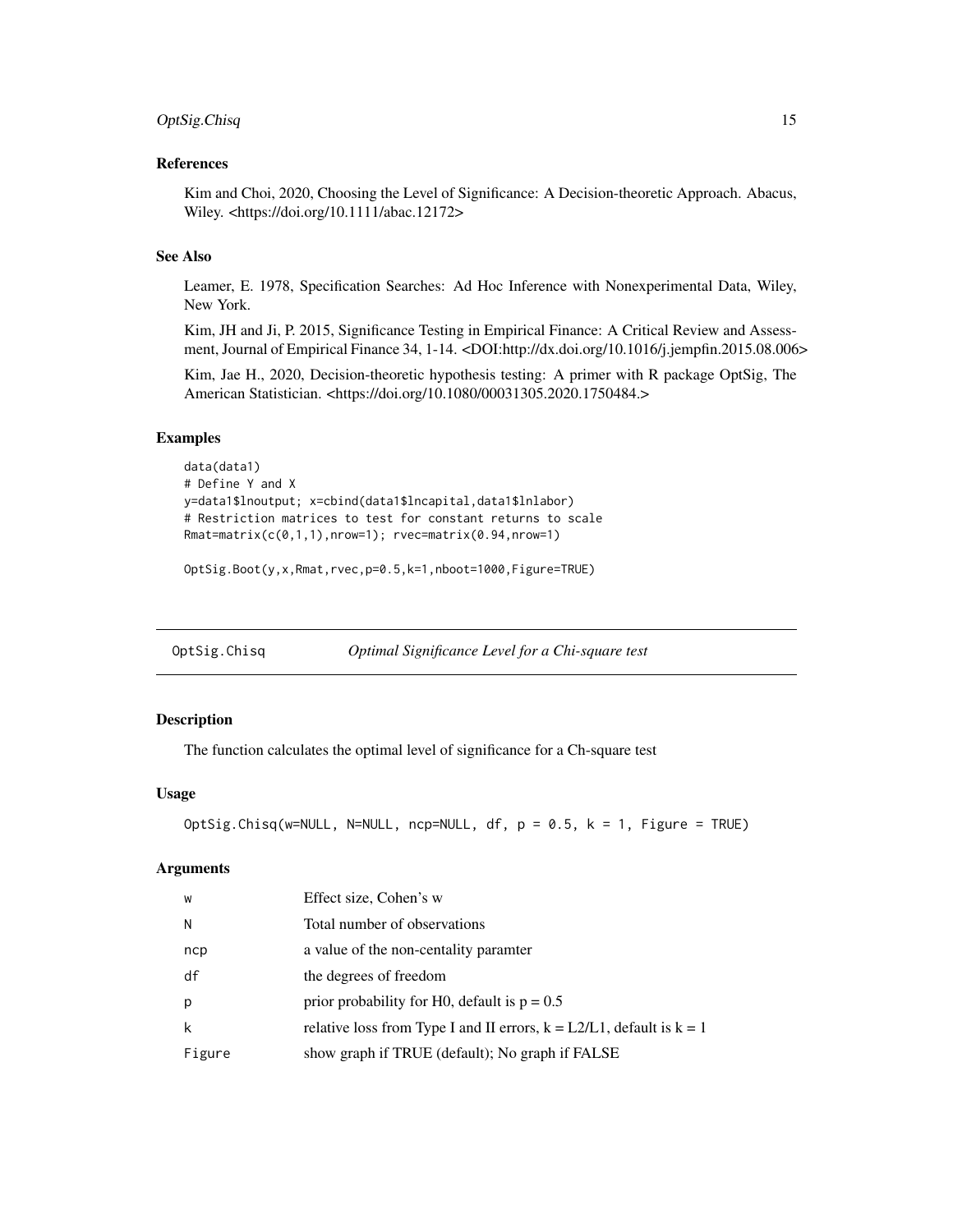#### Details

See Kim and Choi (2020)

#### Value

| alpha.opt | Optimal level of significance                  |
|-----------|------------------------------------------------|
| crit.opt  | Critical value at the optimal level            |
| beta.opt  | Type II error probability at the optimal level |

#### Note

Applicable to any Chi-square test Either ncp or w (with N) should be given.

The black curve in the figure is the line of enlightened judgement: see Kim and Choi (2020). The red dot inticates the optimal significance level that minimizes the expected loss: (alpha.opt,beta.opt). The blue horizontal line indicates the case of alpha  $= 0.05$  as a reference point.

#### Author(s)

Jae. H Kim

#### References

Kim and Choi, 2020, Choosing the Level of Significance: A Decision-theoretic Approach: Abacus: a Journal of Accounting, Finance and Business Studies. Wiley. <https://doi.org/10.1111/abac.12172>

#### See Also

Leamer, E. 1978, Specification Searches: Ad Hoc Inference with Nonexperimental Data, Wiley, New York.

Cohen, J. (1988). Statistical power analysis for the behavioral sciences (2nd ed.). Hillsdale,NJ: Lawrence Erlbaum.

Kim, JH and Ji, P. 2015, Significance Testing in Empirical Finance: A Critical Review and Assessment, Journal of Empirical Finance 34, 1-14. <DOI:http://dx.doi.org/10.1016/j.jempfin.2015.08.006>

Kim, Jae H., 2020, Decision-theoretic hypothesis testing: A primer with R package OptSig, The American Statistician. <https://doi.org/10.1080/00031305.2020.1750484.>

#### Examples

```
# Optimal level of Significance for the Breusch-Pagan test: Chi-square version
data(data1) # call the data: Table 2.1 of Gujarati (2015)
# Extract Y and X
y=data1$lnoutput; x=cbind(data1$lncapital,data1$lnlabor)
# Restriction matrices for the slope coefficents sum to 1
Rmat=matrix(c(0,1,1),nrow=1); rvec=matrix(1,nrow=1)
```
# Model Estimation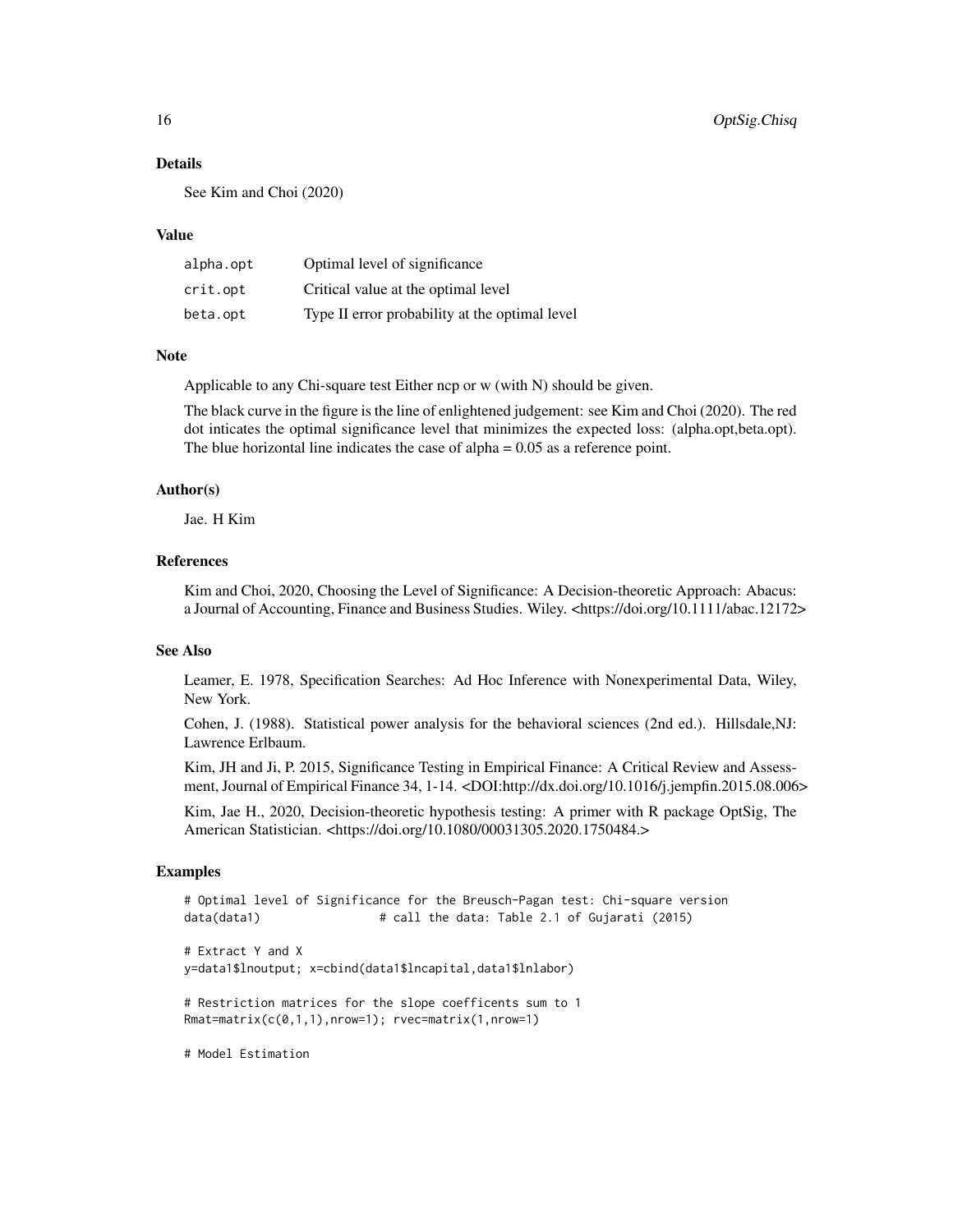#### <span id="page-16-0"></span> $OptSig.F$  17

```
M=R.OLS(y,x,Rmat,rvec); print(M$coef)
# Breusch-Pagan test for heteroskedasticity
                                 # residuals from unrestricted model estimation
# Restriction matrices for the slope coefficients being 0
Rmat=matrix(c(0,0,1,0,0,1),nrow=2); rvec=matrix(0,nrow=2)
# Model Estimation for the auxilliary regression
M1=R.OLS(e^2,x,Rmat,rvec);
# Degrees of Freedom and estimate of non-centrality parameter
df1=nrow(Rmat); NCP=M1$ncp
# LM stat and p-value
LM=nrow(data1)*M1$Rsq[1,1]
pval=pchisq(LM,df=df1,lower.tail = FALSE)
OptSig.Chisq(df=df1,ncp=NCP,p=0.5,k=1, Figure=TRUE)
```
OptSig.F *Optimal Significance Level for an F-test*

#### Description

The function calculates the optimal level of significance for an F-test

#### Usage

OptSig.F(df1, df2, ncp,  $p = 0.5$ ,  $k = 1$ , Figure = TRUE)

#### Arguments

| df1    | the first degrees of freedom for the F-distribution                       |
|--------|---------------------------------------------------------------------------|
| df2    | the second degrees of freedom for the F-distribution                      |
| ncp    | a value of of the non-centality paramter                                  |
| p      | prior probability for H0, default is $p = 0.5$                            |
| k      | relative loss from Type I and II errors, $k = L2/L1$ , default is $k = 1$ |
| Figure | show graph if TRUE (default); No graph if FALSE                           |

#### Details

See Kim and Choi (2020)

#### Value

| alpha.opt | Optimal level of significance                  |
|-----------|------------------------------------------------|
| crit.opt  | Critical value at the optimal level            |
| beta.opt  | Type II error probability at the optimal level |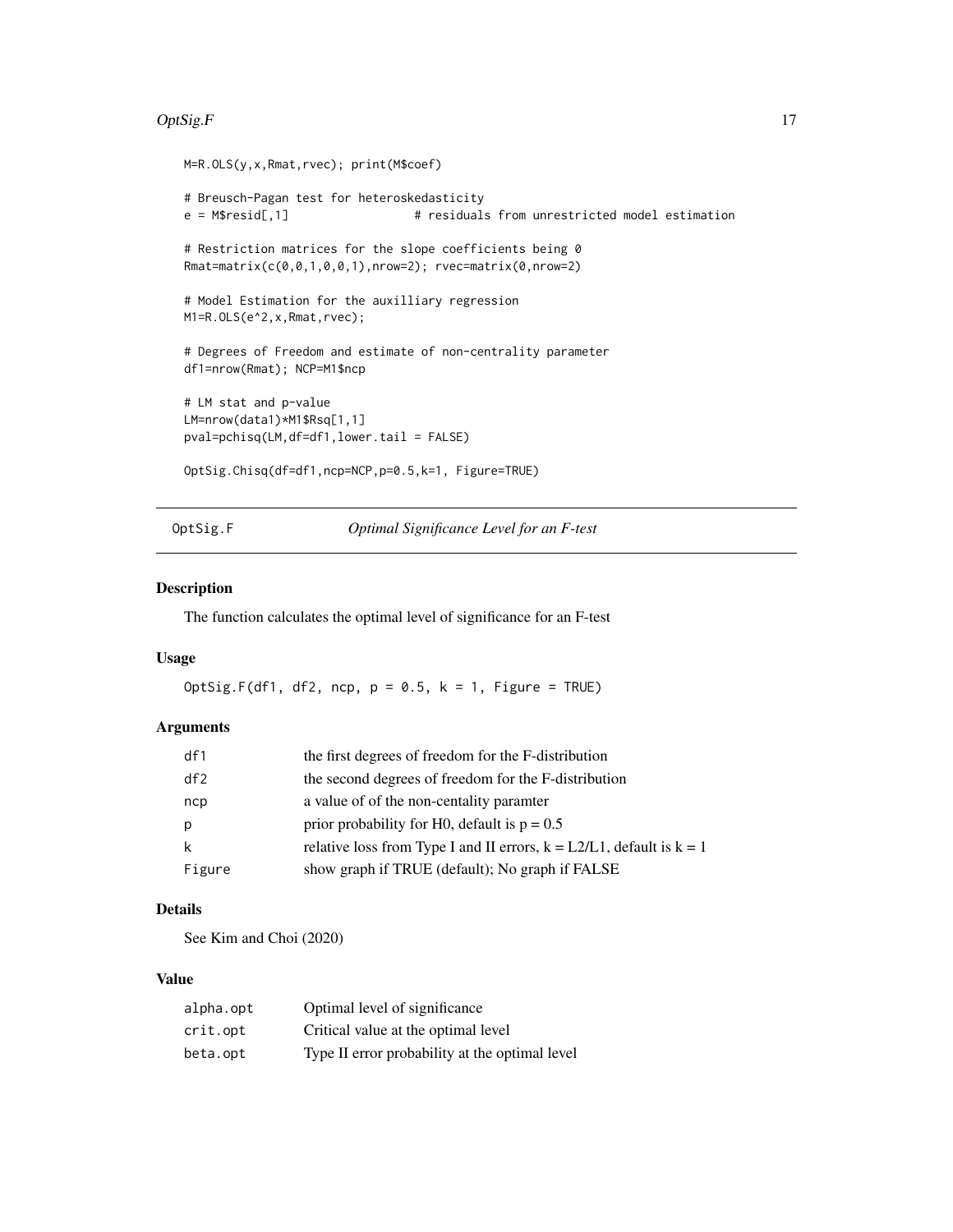#### Note

Applicable to any F-test, following F-distribution

The black curve in the figure is the line of enlightened judgement: see Kim and Choi (2020). The red dot inticates the optimal significance level that minimizes the expected loss: (alpha.opt,beta.opt). The blue horizontal line indicates the case of alpha  $= 0.05$  as a reference point.

#### Author(s)

Jae. H Kim

#### References

Kim and Choi, 2020, Choosing the Level of Significance: A Decision-theoretic Approach: Abacus: a Journal of Accounting, Finance and Business Studies. Wiley. <https://doi.org/10.1111/abac.12172>

#### See Also

Leamer, E. 1978, Specification Searches: Ad Hoc Inference with Nonexperimental Data, Wiley, New York.

Kim, JH and Ji, P. 2015, Significance Testing in Empirical Finance: A Critical Review and Assessment, Journal of Empirical Finance 34, 1-14. <DOI:http://dx.doi.org/10.1016/j.jempfin.2015.08.006>

Kim, Jae H., 2020, Decision-theoretic hypothesis testing: A primer with R package OptSig, The American Statistician. <https://doi.org/10.1080/00031305.2020.1750484.>

#### Examples

```
data(data1)
# Define Y and X
y=data1$lnoutput; x=cbind(data1$lncapital,data1$lnlabor)
# Restriction matrices to test for constant returns to scale
Rmat=matrix(c(0,1,1),nrow=1); rvec=matrix(0.94,nrow=1)# Model Estimation and F-test
M=R.OLS(y,x,Rmat,rvec)
# Degrees of Freedom and estimate of non-centrality parameter
K = ncol(x) + 1; T=length(y)
df1=nrow(Rmat);df2=T-K; NCP=M$ncp
```

```
# Optimal level of Significance: Under Normality
OptSig.F(df1,df2,ncp=NCP,p=0.5,k=1, Figure=TRUE)
```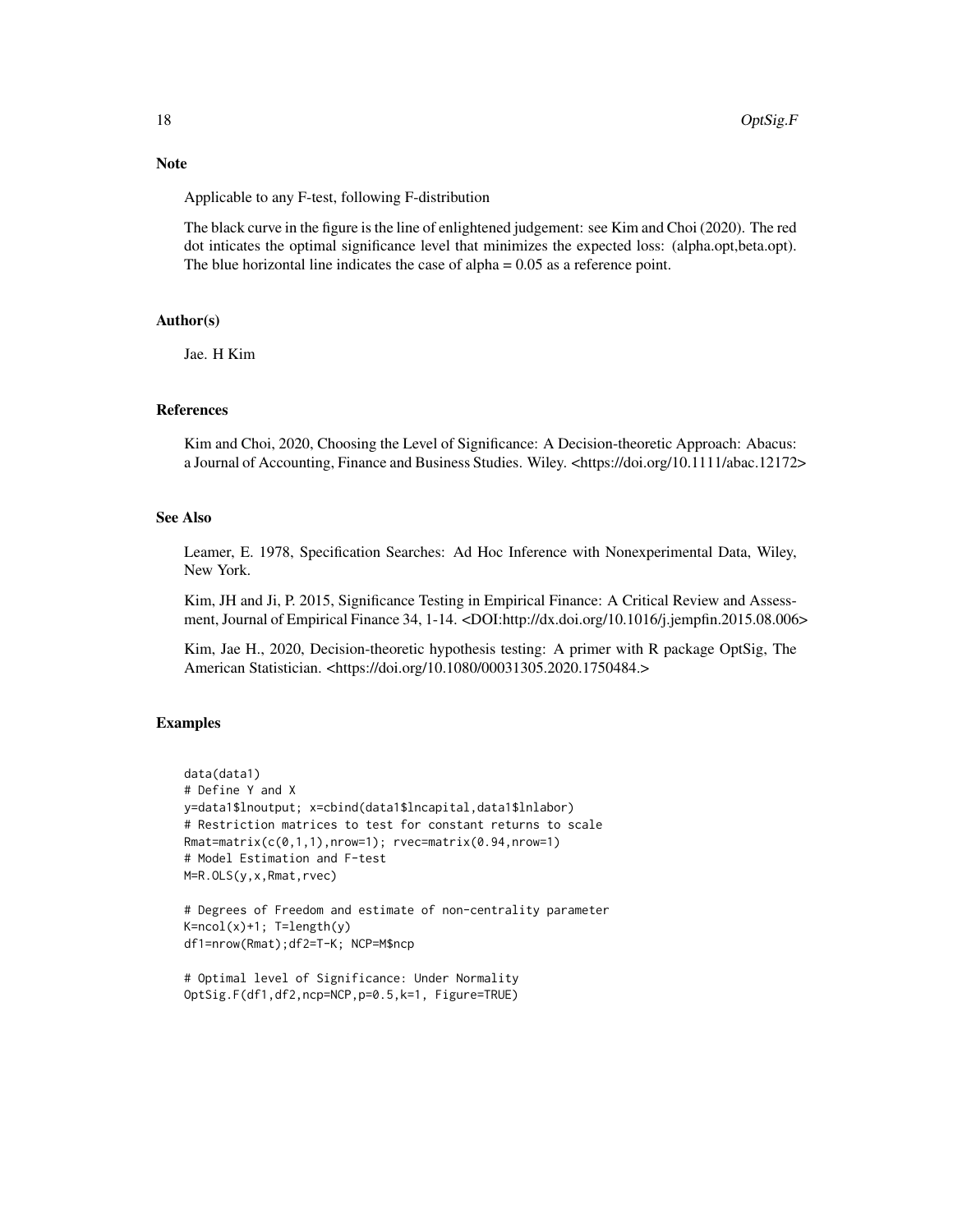<span id="page-18-0"></span>

#### Description

Computes the optimal significance level for proportion tests (one sample)

#### Usage

```
OptSig.p(ncp=NULL,h=NULL,n=NULL,p=0.5,k=1,alternative="two.sided",Figure=TRUE)
```
#### Arguments

| ncp         | Non-centraity parameter                                                                                                |
|-------------|------------------------------------------------------------------------------------------------------------------------|
| h           | Effect size, Cohen's h                                                                                                 |
| n.          | Number of observations (per sample)                                                                                    |
| p           | prior probability for H0, default is $p = 0.5$                                                                         |
| k           | relative loss from Type I and II errors, $k = L2/L1$ , default is $k = 1$                                              |
| alternative | a character string specifying the alternative hypothesis, must be one of "two sided"<br>(default), "greater" or "less" |
| Figure      | show graph if TRUE (default); No graph if FALSE                                                                        |

#### Details

| Refer to Kim and Choi (2020) for the details of k and p                           |
|-----------------------------------------------------------------------------------|
| Either ncp or h value should be given                                             |
| For h, refer to Cohen (1988) or Chapmely (2017)                                   |
| In a general term, if $X \sim N$ (mu, sigma^2); let H0:mu = mu0; and H1:mu = mu1; |
| $ncp = sqrt(n)(mu1-mu0)/sigma$                                                    |

#### Value

| alpha.opt | Optimal level of significance                  |
|-----------|------------------------------------------------|
| beta.opt  | Type II error probability at the optimal level |

#### Note

Also refer to the manual for the pwr package

The black curve in the figure is the line of enlightened judgement: see Kim and Choi (2020). The red dot inticates the optimal significance level that minimizes the expected loss: (alpha.opt,beta.opt). The blue horizontal line indicates the case of alpha  $= 0.05$  as a reference point.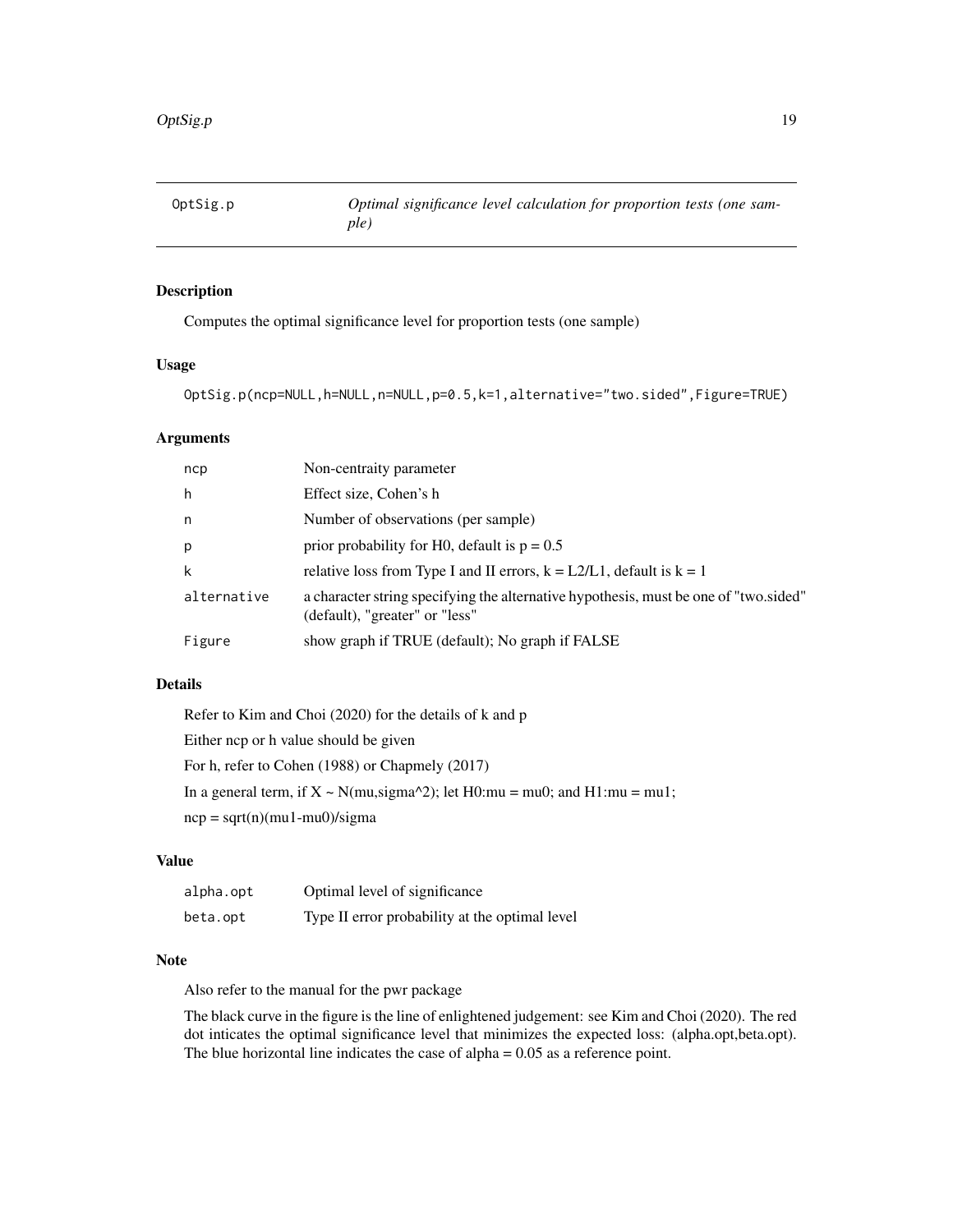#### <span id="page-19-0"></span>Author(s)

Jae H. Kim (using a function from the pwr package)

#### References

Kim and Choi, 2020, Choosing the Level of Significance: A Decision-theoretic Approach: Abacus: a Journal of Accounting, Finance and Business Studies. Wiley. <https://doi.org/10.1111/abac.12172>

Cohen, J. (1988). Statistical power analysis for the behavioral sciences (2nd ed.). Hillsdale,NJ: Lawrence Erlbaum.

Stephane Champely (2017). pwr: Basic Functions for Power Analysis. R package version 1.2-1. https://CRAN.R-project.org/package=pwr

#### See Also

Kim, Jae H., 2020, Decision-theoretic hypothesis testing: A primer with R package OptSig, The American Statistician. <https://doi.org/10.1080/00031305.2020.1750484.>

#### Examples

OptSig.p(h=0.2,n=60,alternative="two.sided")

OptSig.r *Optimal significance level calculation for correlation test*

#### Description

Computes the optimal significance level for the correlation test

#### Usage

```
OptSig.r(r=NULL,n=NULL,p=0.5,k=1,alternative="two.sided",Figure=TRUE)
```
#### Arguments

| $\mathsf{r}$ | Linear correlation coefficient                                                                                         |
|--------------|------------------------------------------------------------------------------------------------------------------------|
| n            | sample size                                                                                                            |
| p            | prior probability for H0, default is $p = 0.5$                                                                         |
| k            | relative loss from Type I and II error, $k = L2/L1$ , default is $k = 1$                                               |
| alternative  | a character string specifying the alternative hypothesis, must be one of "two sided"<br>(default), "greater" or "less" |
| Figure       | show graph if TRUE (default); No graph if FALSE                                                                        |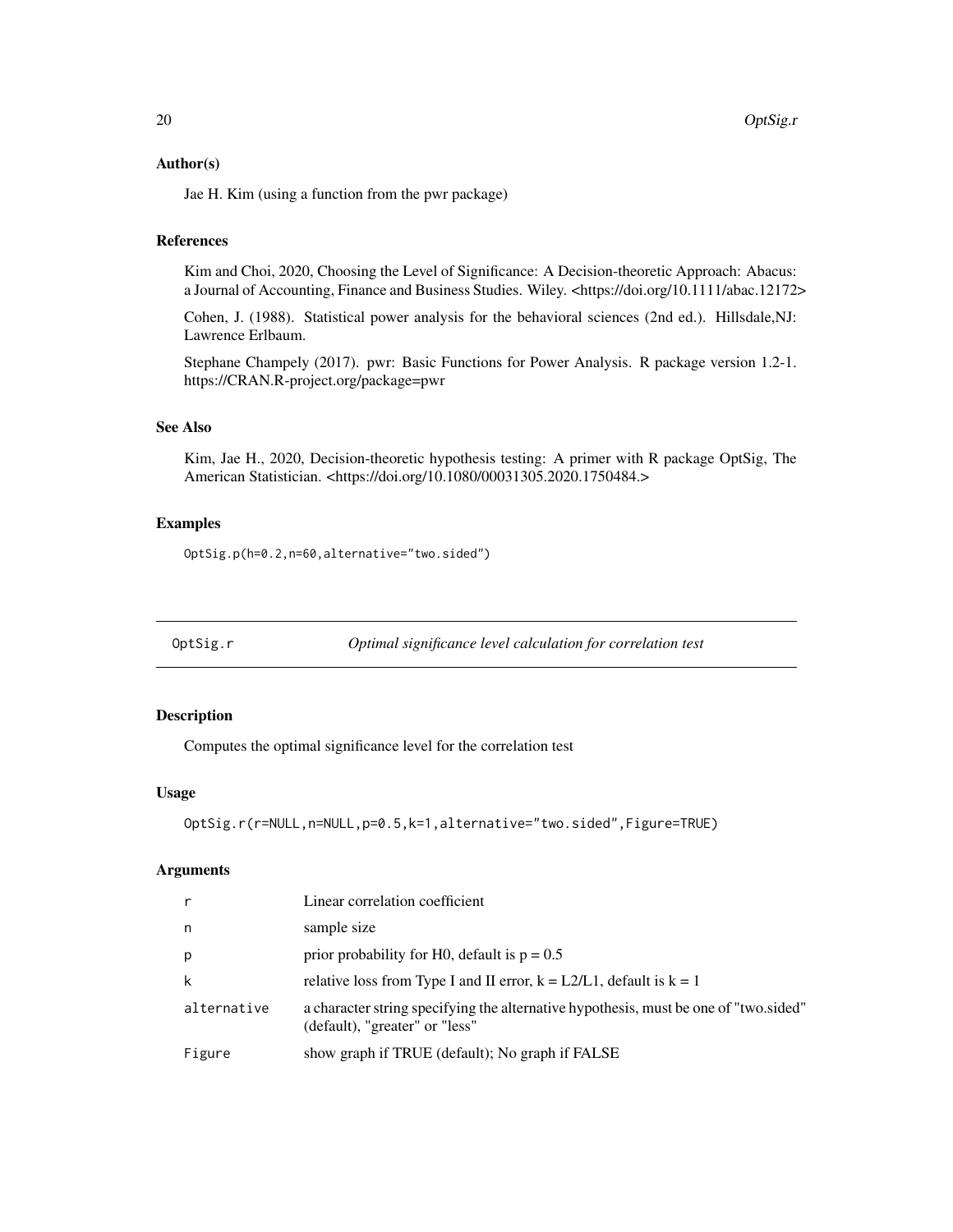#### $Opt{\text{Sig.r}}$  21

#### Details

Refer to Kim and Choi (2020) for the details of k and p

In a general term, if  $X \sim N(mu, sigma^2)$ ; let H0:mu = mu0; and H1:mu = mu1;

 $ncp = sqrt(n)(mu1-mu0)/sigma$ 

#### Value

| alpha.opt | Optimal level of significance                  |
|-----------|------------------------------------------------|
| beta.opt  | Type II error probability at the optimal level |

#### Note

Also refer to the manual for the pwr package

The black curve in the figure is the line of enlightened judgement: see Kim and Choi (2020). The red dot inticates the optimal significance level that minimizes the expected loss: (alpha.opt,beta.opt). The blue horizontal line indicates the case of alpha  $= 0.05$  as a reference point.

#### Author(s)

Jae H. Kim (using a function from the pwr package)

#### References

Kim and Choi, 2020, Choosing the Level of Significance: A Decision-theoretic Approach: Abacus: a Journal of Accounting, Finance and Business Studies. Wiley. <https://doi.org/10.1111/abac.12172>

Cohen, J. (1988). Statistical power analysis for the behavioral sciences (2nd ed.). Hillsdale,NJ: Lawrence Erlbaum.

Stephane Champely (2017). pwr: Basic Functions for Power Analysis. R package version 1.2-1. https://CRAN.R-project.org/package=pwr

#### See Also

Kim, Jae H., 2020, Decision-theoretic hypothesis testing: A primer with R package OptSig, The American Statistician. <https://doi.org/10.1080/00031305.2020.1750484.>

#### Examples

OptSig.r(r=0.2,n=60,alternative="two.sided")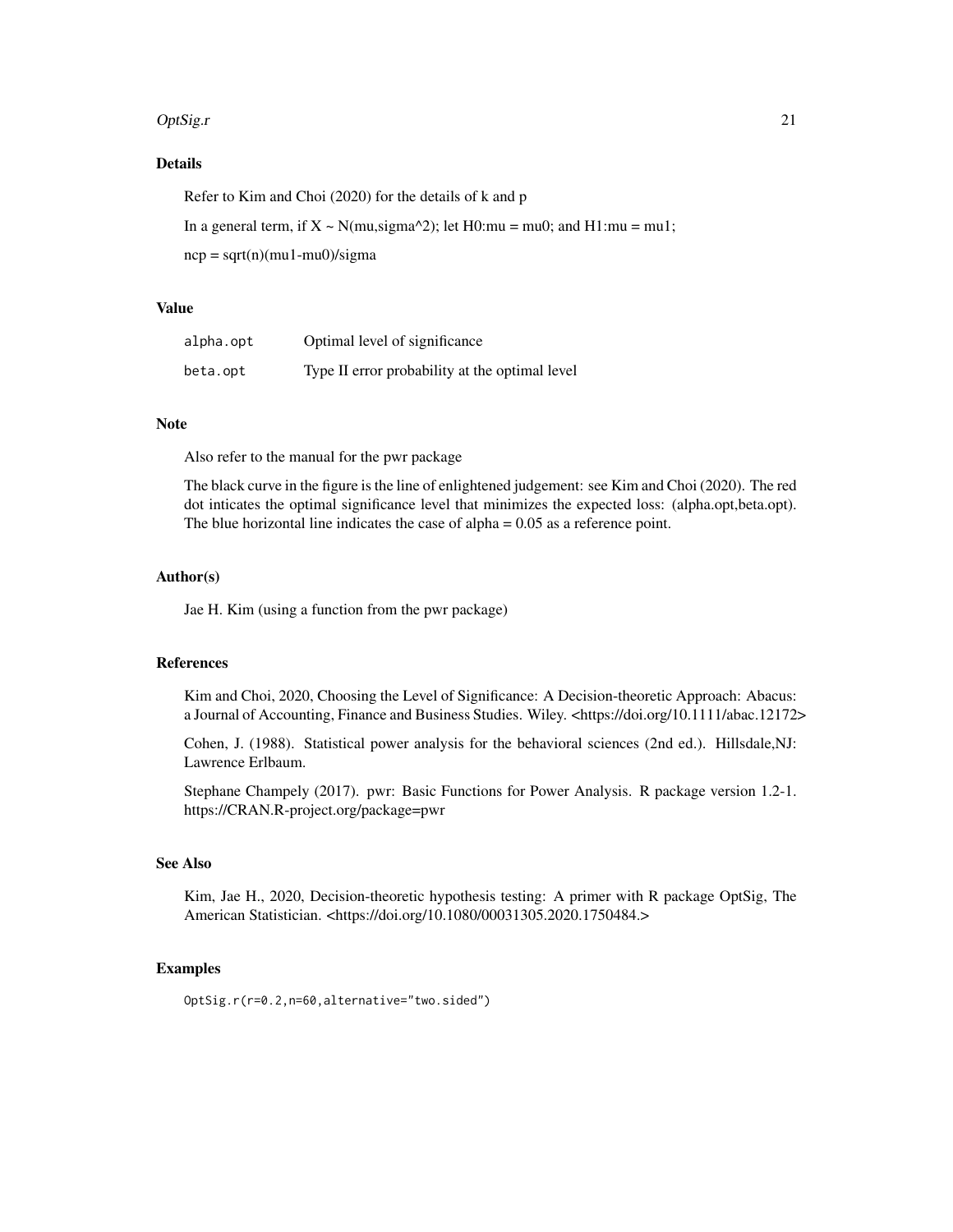<span id="page-21-0"></span>

#### Description

Computes the optimal significance level for two samples (different sizes) t-tests of means

#### Usage

OptSig.t2n(ncp=NULL,d=NULL,n1=NULL,n2=NULL,p=0.5,k=1,alternative="two.sided",Figure=TRUE)

#### Arguments

| ncp         | Non-centrality parameter                                                                                               |
|-------------|------------------------------------------------------------------------------------------------------------------------|
| d           | Effect size                                                                                                            |
| n1          | umber of observations in the first sample                                                                              |
| n2          | umber of observations in the second sample                                                                             |
| p           | prior probability for H0, default is $p = 0.5$                                                                         |
| k           | relative loss from Type I and II errors, $k = L2/L1$ , default is $k = 1$                                              |
| alternative | a character string specifying the alternative hypothesis, must be one of "two.sided"<br>(default), "greater" or "less" |
| Figure      | show graph if TRUE (default); No graph if FALSE                                                                        |

#### Details

Refer to Kim and Choi (2020) for the details of k and p Either ncp or d value should be specified. In a general term, if  $X \sim N(mu, sigma^2)$ ; let H0:mu = mu0; and H1:mu = mu1;  $ncp = sqrt(n)(mu1-mu0)/sigma$ d = (mu1-mu0)/sigma: Cohen's d

#### Value

| alpha.opt | Optimal level of significance                  |
|-----------|------------------------------------------------|
| beta.opt  | Type II error probability at the optimal level |

#### Note

Also refer to the manual for the pwr package

The black curve in the figure is the line of enlightened judgement: see Kim and Choi (2020). The red dot inticates the optimal significance level that minimizes the expected loss: (alpha.opt,beta.opt). The blue horizontal line indicates the case of alpha  $= 0.05$  as a reference point.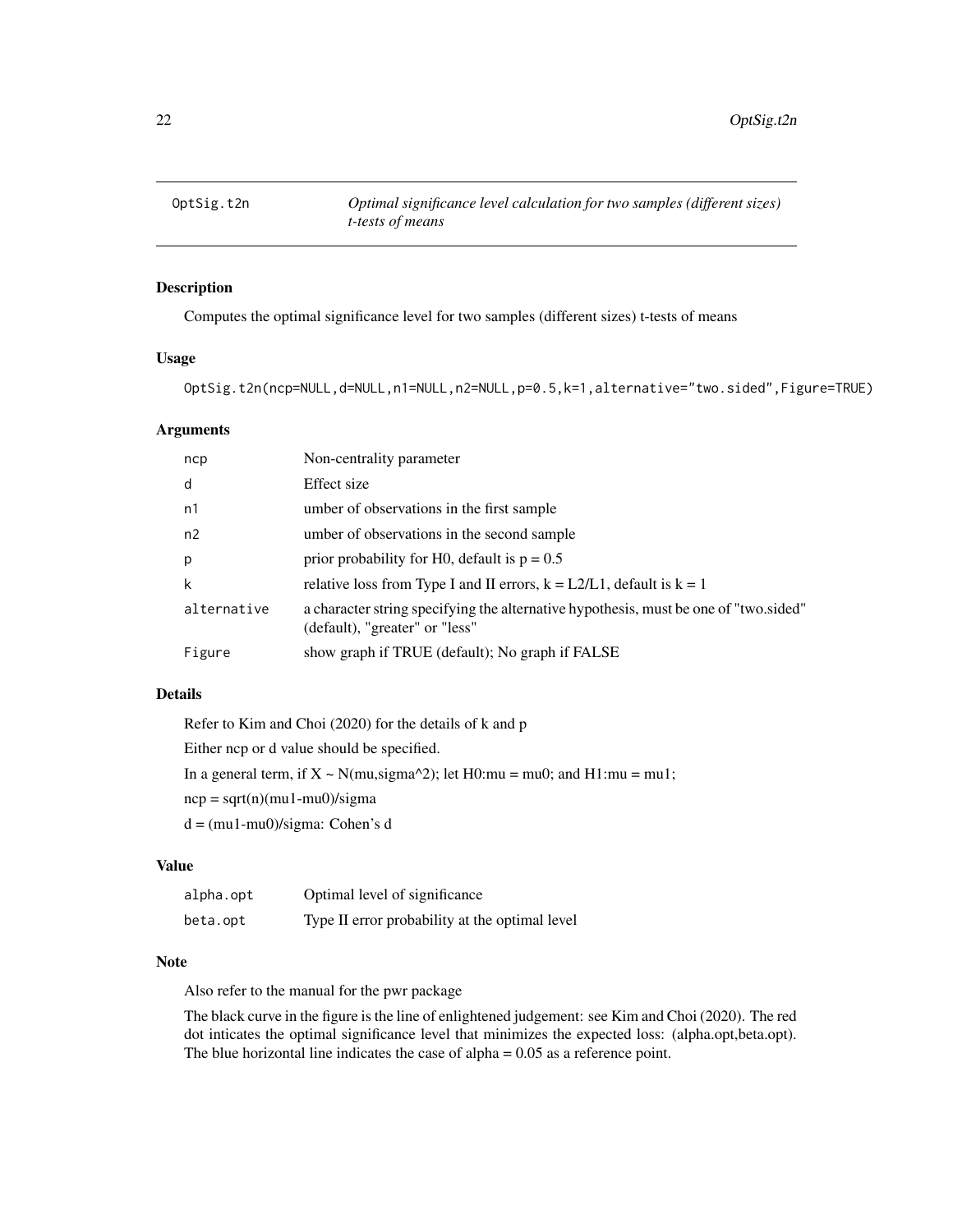#### <span id="page-22-0"></span>OptSig.Weight 23

#### Author(s)

Jae H. Kim (using a function from the pwr package)

#### References

Kim and Choi, 2020, Choosing the Level of Significance: A Decision-theoretic Approach: Abacus: a Journal of Accounting, Finance and Business Studies. Wiley. <https://doi.org/10.1111/abac.12172>

Cohen, J. (1988). Statistical power analysis for the behavioral sciences (2nd ed.). Hillsdale,NJ: Lawrence Erlbaum.

Stephane Champely (2017). pwr: Basic Functions for Power Analysis. R package version 1.2-1. https://CRAN.R-project.org/package=pwr

#### See Also

Kim, Jae H., 2020, Decision-theoretic hypothesis testing: A primer with R package OptSig, The American Statistician. <https://doi.org/10.1080/00031305.2020.1750484.>

#### Examples

OptSig.t2n(d=0.6,n1=90,n2=60,alternative="greater")

| OptSig.Weight | Weighted Optimal Significance Level for the F-test based on the as- |
|---------------|---------------------------------------------------------------------|
|               | sumption of normality in the error term                             |

#### Description

The function calculates the weighted optimal level of significance for the F-test

The weights are obtained from a folded-normal distribution with mean m and staradrd deviation delta

#### Usage

```
OptSig.Weight(df1, df2, m, delta = 2, p = 0.5, k = 1, Figure = TRUE)
```
#### **Arguments**

| df1    | the first degrees of freedom for the F-distribution                                       |
|--------|-------------------------------------------------------------------------------------------|
| df2    | the second degrees of freedom for the F-distribution                                      |
| m      | a value of of the non-centality parametr, the mean of the folded-normal distribu-<br>tion |
| delta  | standard deviation of the folded-normal distribution                                      |
| p      | prior probability for H0, default is $p = 0.5$                                            |
| k      | relative loss from Type I and II errors, $k = L2/L1$ , default is $k = 1$                 |
| Figure | show graph if TRUE (default); No graph if FALSE                                           |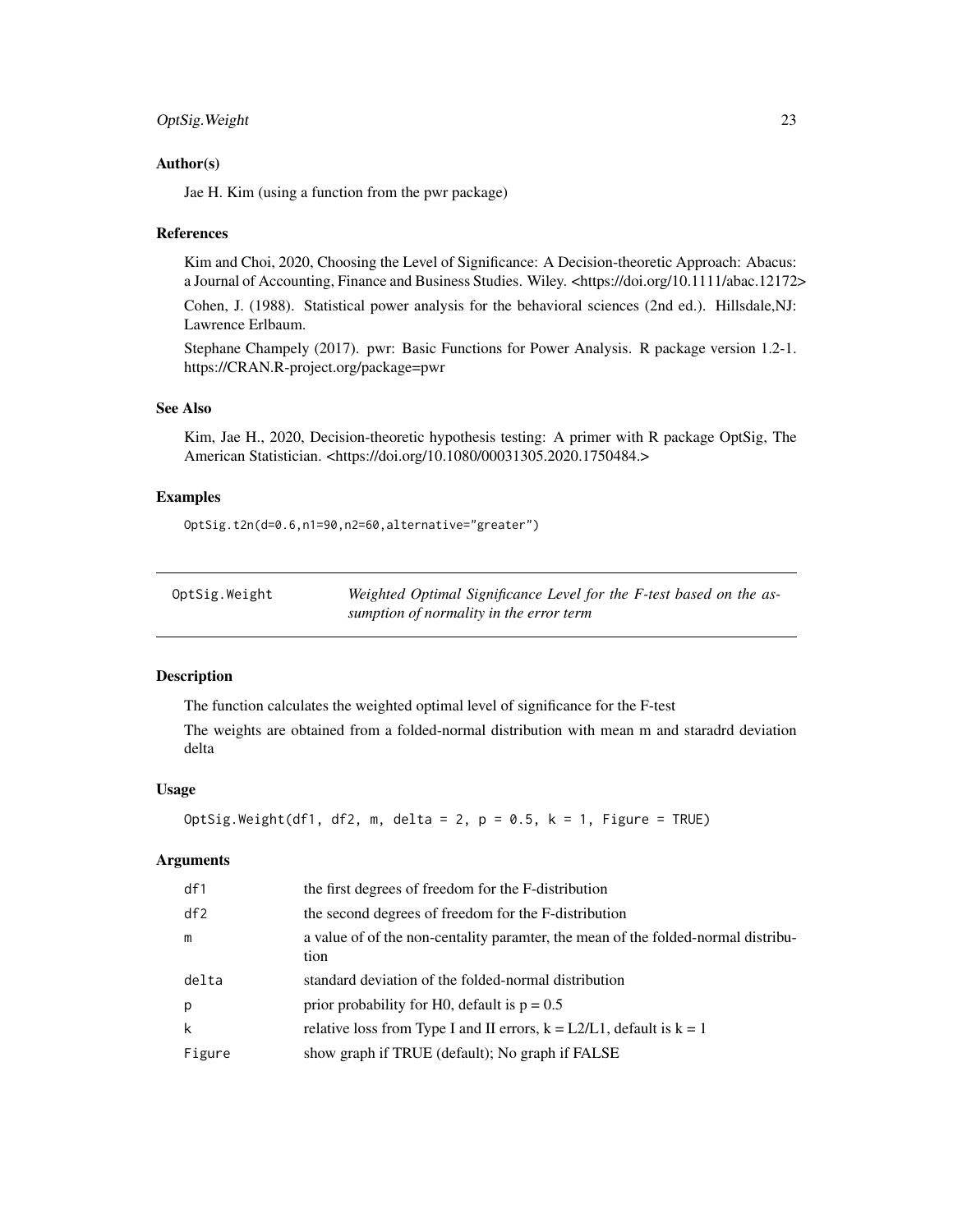#### Details

See Kim and Choi (2020)

#### Value

| alpha.opt | Optimal level of significance       |
|-----------|-------------------------------------|
| crit.opt  | Critical value at the optimal level |

#### **Note**

The figure shows the folded-normal distribution

#### Author(s)

Jae H. Kim

#### References

Kim and Choi, 2020, Choosing the Level of Significance: A Decision-theoretic Approach, Abacus, Wiley. <https://doi.org/10.1111/abac.12172>

#### See Also

Leamer, E. 1978, Specification Searches: Ad Hoc Inference with Nonexperimental Data, Wiley, New York.

Kim, JH and Ji, P. 2015, Significance Testing in Empirical Finance: A Critical Review and Assessment, Journal of Empirical Finance 34, 1-14. <DOI:http://dx.doi.org/10.1016/j.jempfin.2015.08.006>

Kim, Jae H., 2020, Decision-theoretic hypothesis testing: A primer with R package OptSig, The American Statistician. <https://doi.org/10.1080/00031305.2020.1750484.>

#### Examples

```
data(data1)
# Define Y and X
y=data1$lnoutput; x=cbind(data1$lncapital,data1$lnlabor)
# Restriction matrices to test for constant returns to scale
Rmat=matrix(c(0,1,1),nrow=1); rvec=matrix(0.94,nrow=1)
# Model Estimation and F-test
M=R.OLS(y,x,Rmat,rvec)
```

```
# Degrees of Freedom and estimate of non-centrality parameter
K=ncol(x)+1; T=length(y)
df1=nrow(Rmat);df2=T-K; NCP=M$ncp
```

```
OptSig.Weight(df1,df2,m=NCP,delta=3,p=0.5,k=1,Figure=TRUE)
```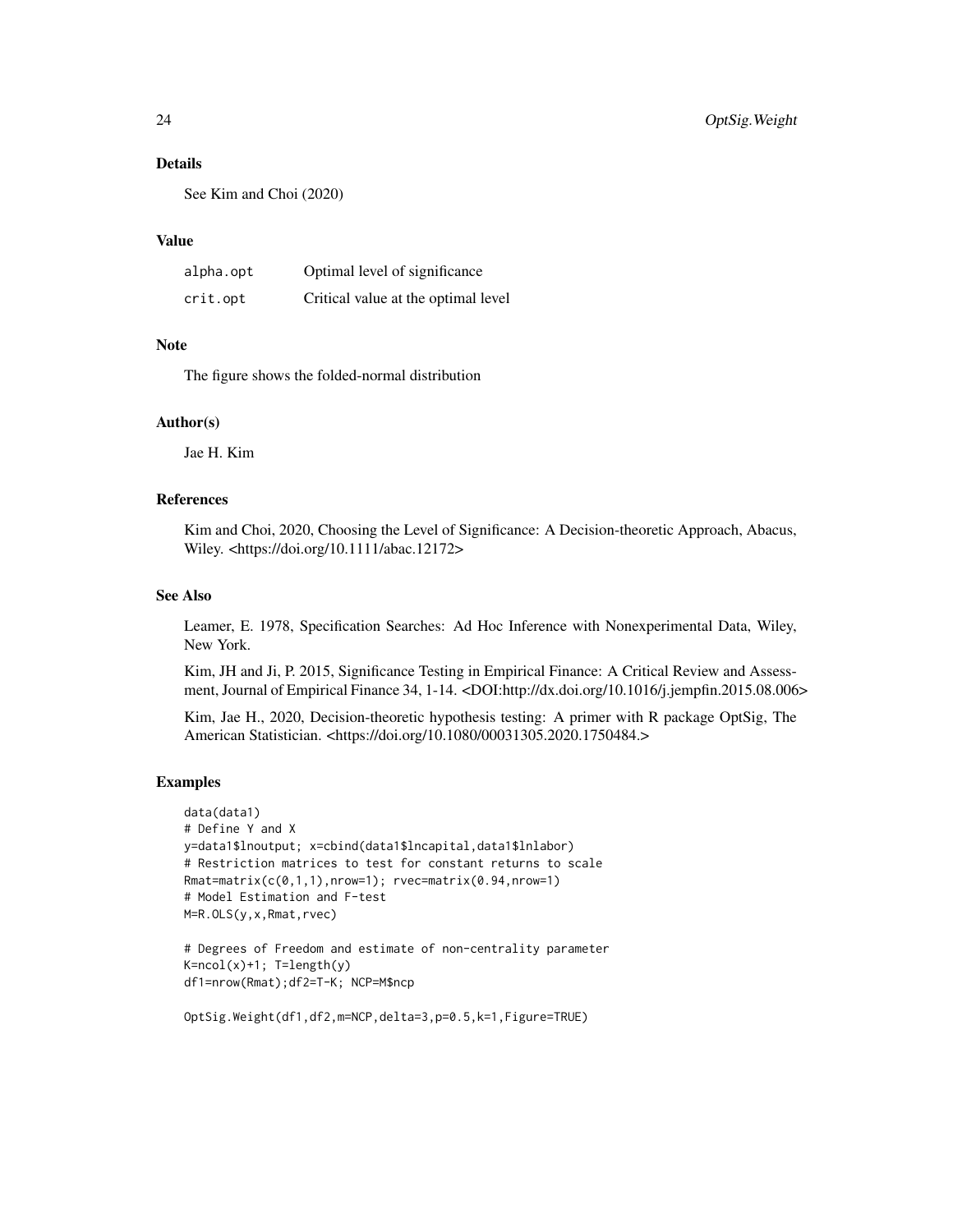<span id="page-24-0"></span>

#### Description

This function calculates the power of a Chi-square test, given the value of non-centrality parameter

#### Usage

```
Power.Chisq(df, ncp, alpha, Figure = TRUE)
```
#### Arguments

| df     | degree of freedom                               |
|--------|-------------------------------------------------|
| ncp    | a value of of the non-centality paramter        |
| alpha  | the level of significance                       |
| Figure | show graph if TRUE (default); No graph if FALSE |

#### Details

See Kim and Choi (2020)

#### Value

| Power    | Power of the test                             |
|----------|-----------------------------------------------|
| Crit.val | Critical value at alpha level of significance |

#### Note

See Application Section and Appendix of Kim and Choi (2017)

#### Author(s)

Jae H. Kim

#### References

Kim and Choi, 2020, Choosing the Level of Significance: A Decision-theoretic Approach, Abacus, Wiley. <https://doi.org/10.1111/abac.12172>

#### See Also

Leamer, E. 1978, Specification Searches: Ad Hoc Inference with Nonexperimental Data, Wiley, New York.

Kim, JH and Ji, P. 2015, Significance Testing in Empirical Finance: A Critical Review and Assessment, Journal of Empirical Finance 34, 1-14. <DOI:http://dx.doi.org/10.1016/j.jempfin.2015.08.006>

Kim, Jae H., 2020, Decision-theoretic hypothesis testing: A primer with R package OptSig, The American Statistician. <https://doi.org/10.1080/00031305.2020.1750484.>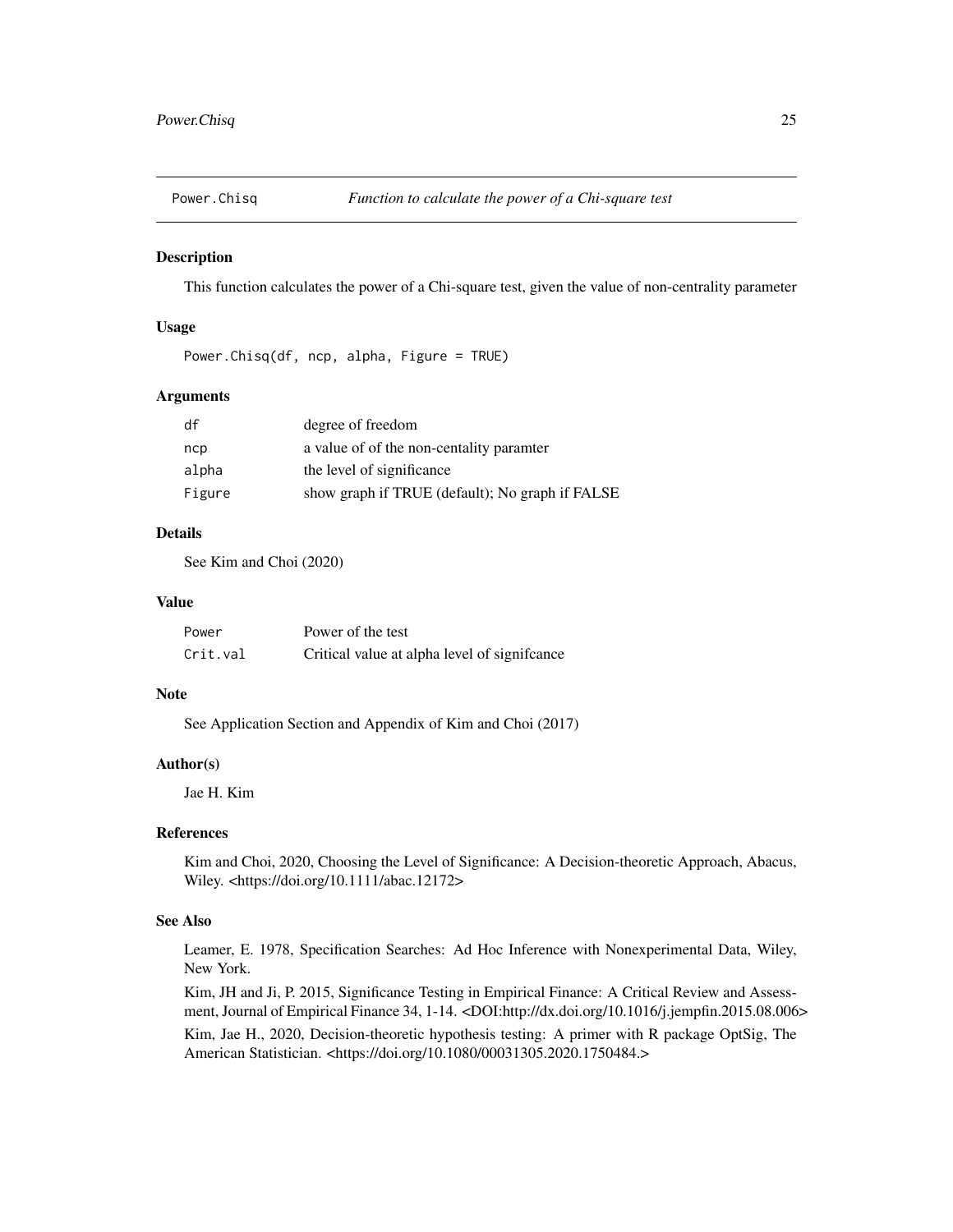#### Examples

Power.Chisq(df=5,ncp=5,alpha=0.05,Figure=TRUE)

#### Power.F *Function to calculate the power of an F-test*

#### Description

This function calculates the power of an F-test, given the value of non-centrality parameter

#### Usage

Power.F(df1, df2, ncp, alpha, Figure = TRUE)

#### Arguments

| df1    | the first degrees of freedom for the F-distribution  |
|--------|------------------------------------------------------|
| df2    | the second degrees of freedom for the F-distribution |
| ncp    | a value of of the non-centality paramter             |
| alpha  | the level of significance                            |
| Figure | show graph if TRUE (default); No graph if FALSE      |

#### Details

See Kim and Choi (2020)

#### Value

| Power    | Power of the test                             |
|----------|-----------------------------------------------|
| Crit.val | Critical value at alpha level of significance |

#### Note

See Application Section and Appendix of Kim and Choi (2020)

#### Author(s)

Jae H. Kim

#### References

Kim and Choi, 2020, Choosing the Level of Significance: A Decision-theoretic Approach, Abacus, Wiley. <https://doi.org/10.1111/abac.12172>

<span id="page-25-0"></span>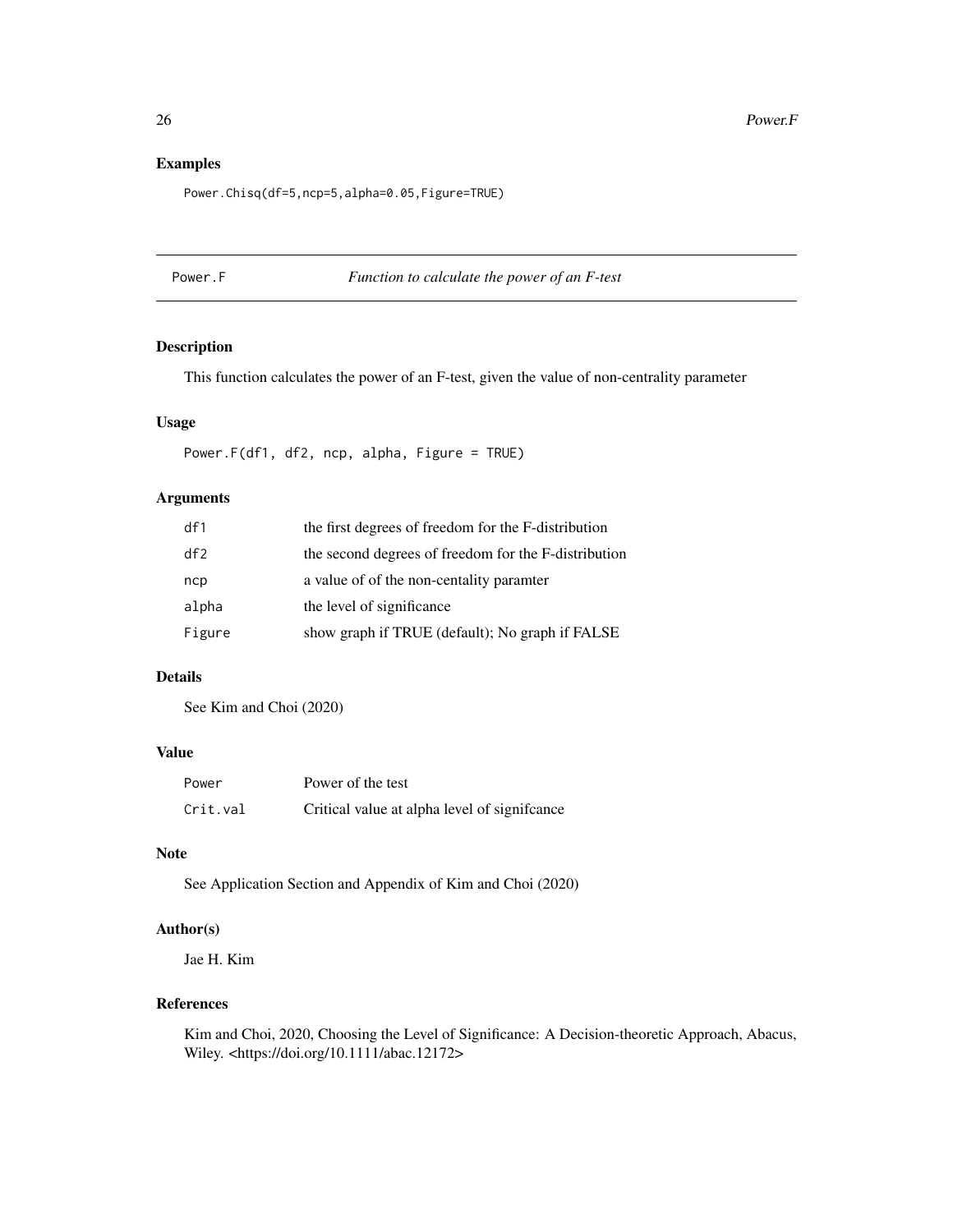#### <span id="page-26-0"></span>R.OLS  $\sim$  27

#### See Also

Leamer, E. 1978, Specification Searches: Ad Hoc Inference with Nonexperimental Data, Wiley, New York.

Kim, JH and Ji, P. 2015, Significance Testing in Empirical Finance: A Critical Review and Assessment, Journal of Empirical Finance 34, 1-14. <DOI:http://dx.doi.org/10.1016/j.jempfin.2015.08.006>

Kim, Jae H., 2020, Decision-theoretic hypothesis testing: A primer with R package OptSig, The American Statistician. <https://doi.org/10.1080/00031305.2020.1750484.>

#### Examples

```
data(data1)
# Define Y and X
y=data1$lnoutput; x=cbind(data1$lncapital,data1$lnlabor)
# Restriction matrices to test for constant returns to scale
Rmat=matrix(c(0,1,1),nrow=1); rvec=matrix(0.94,nrow=1)
# Model Estimation and F-test
M=R.OLS(y,x,Rmat,rvec)
# Degrees of Freedom and estimate of non-centrality parameter
K=ncol(x)+1; T=length(y)
df1=nrow(Rmat);df2=T-K; NCP=M$ncp
```
Power.F(df1,df2,ncp=NCP,alpha=0.20747,Figure=TRUE)

R.OLS *Restricted OLS estimation and F-test*

#### Description

Function to calcuate the Restricted (under H0) OLS Estimators and F-test statistic

#### Usage

R.OLS(y, x, Rmat, rvec)

#### Arguments

|              | a matrix of dependent variable, T by 1     |
|--------------|--------------------------------------------|
| $\mathbf{x}$ | a matrix of K independent variable, T by K |
| Rmat         | a matrix for J restrictions, J by $(K+1)$  |
| rvec         | a vector for restrictions, J by 1          |

#### Details

Rmat and rvec are the matrices for the linear restrictions, which a user should supply. Refer to an econometrics textbook for details.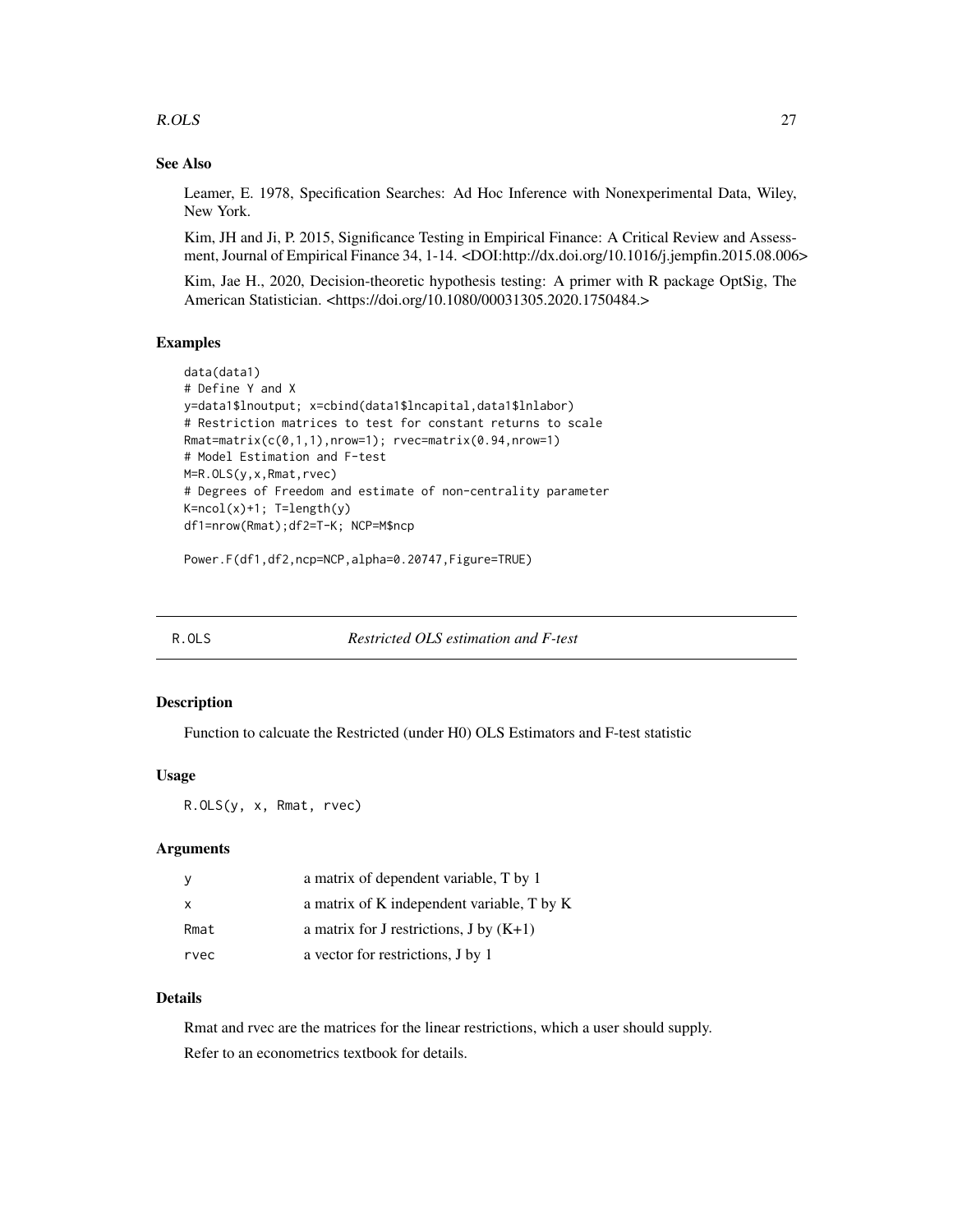#### Value

| coef   | matrix of estimated coefficients, $(K+1)$ by 2, under H1 and H0                     |
|--------|-------------------------------------------------------------------------------------|
| RSa    | R-square values under H1 and H0, 2 by 1                                             |
| resid  | residual vector under H1 and H0, T by 2                                             |
| F.stat | F-statistic and p-value                                                             |
| ncp    | non-centrality parameter, estimated by replaicing unknowns using OLS esti-<br>mates |

#### Note

The function automatically adds an intercept, so the user need not include a vector of ones in x matrix.

#### Author(s)

Jae H. Kim

#### References

Kim and Choi, 2020, Choosing the Level of Significance: A Decision-theoretic Approach, Abacus, Wiley. <https://doi.org/10.1111/abac.12172>

#### See Also

Leamer, E. 1978, Specification Searches: Ad Hoc Inference with Nonexperimental Data, Wiley, New York.

Kim, JH and Ji, P. 2015, Significance Testing in Empirical Finance: A Critical Review and Assessment, Journal of Empirical Finance 34, 1-14. <DOI:http://dx.doi.org/10.1016/j.jempfin.2015.08.006>

Kim, Jae H., 2020, Decision-theoretic hypothesis testing: A primer with R package OptSig, The American Statistician. <https://doi.org/10.1080/00031305.2020.1750484.>

#### Examples

```
data(data1)
# Define Y and X
y=data1$lnoutput; x=cbind(data1$lncapital,data1$lnlabor)
# Restriction matrices to test for constant returns to scale
Rmat=matrix(c(0,1,1),nrow=1); rvec=matrix(1,nrow=1)
# Model Estimation and F-test
M=R.OLS(y,x,Rmat,rvec)
```